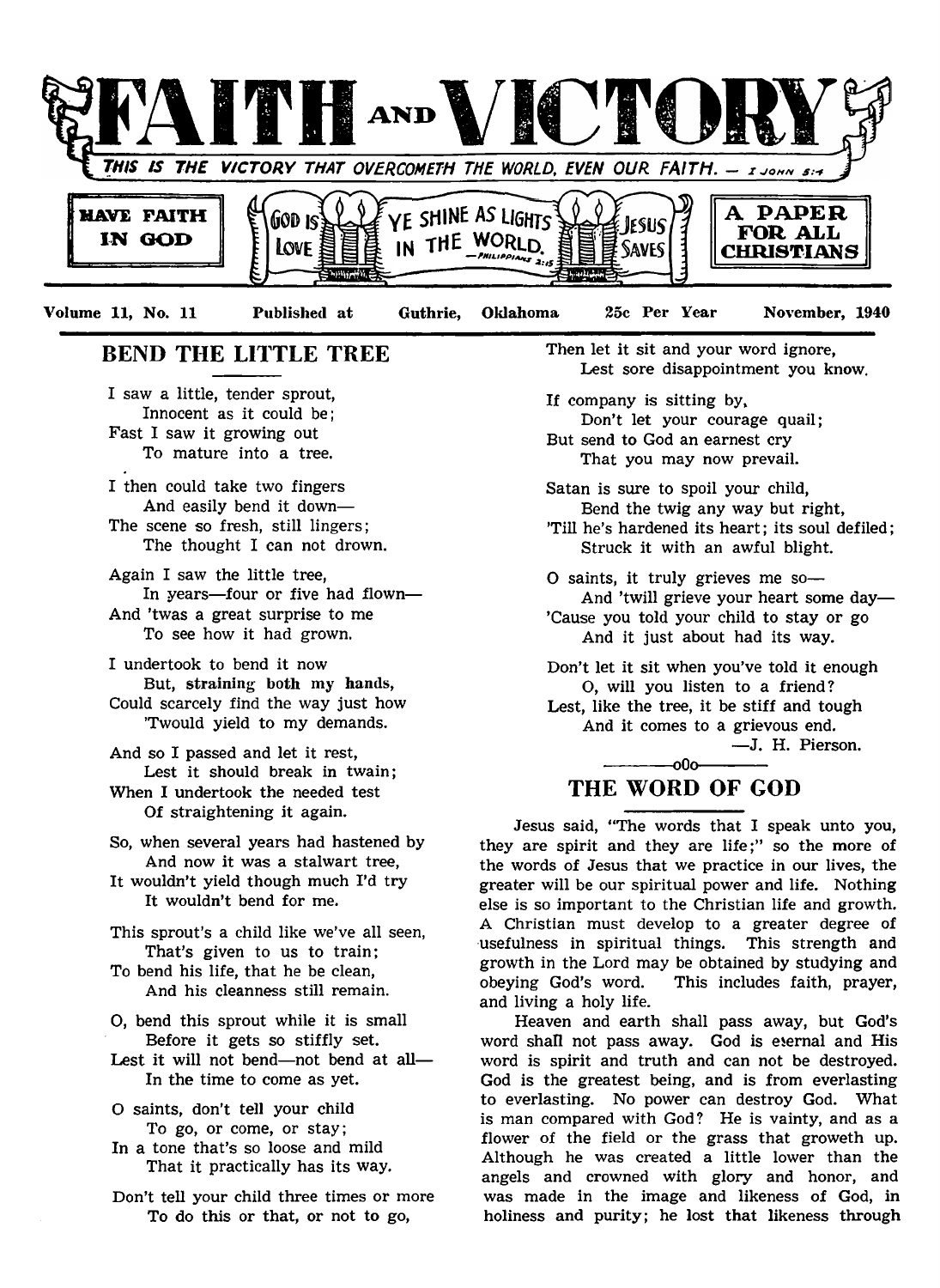disobedience to God's word. But he can gain back the purity and holiness that; was lost in the fall, by obedience to His word.

It is far from the power of man to comprehend the greatness of God's work in the making of man. Man is here in this world; not by his own will or his own power, so he belongs to God. He has no claim on his life, for it is God-given. But God has given each one a will that he may use to disobey or obey Him.

The word of God is the way of life if obeyed, and the way of death if disobeyed. Two ways are set forth in it. Man is free to make his own choice. Why will he deliberately choose the way of death. "The wages of sin is death." No one is bound to the way of death, but the sinner, and he by his own choice. Christ came to set the captives free.

—F. W. Spaur.

# *THE DIFFERENT GIFTS*

In the 12th chapter of 1 Cor., Paul describes the Body of Christ, which is the church. The Body of Christ, or the church, is made up of men and women that are saved from sin—those who possess the spirit of Christ.

In the fourth verse, he tells us that there are "different gifts," but the same Spirit. In other words, the same Spirit gives the different gifts to different members of His Body. In the fifth verse he says that the administrations are different. As the gifts are different, so, also, is the administration different; but it is the same Lord working in one to administer the gift given him by the Spirit, also in another having a different gift the administration is different, yet it is the same Lord working in each to the edifying of the whole Body.

"There are different operations" (sixth verse). The Spirit operates in one to administer help to the Body in one manner according as God has called them, and in another in another manner as they are called to administer. "But it is the same God that worketh all in all."

" But the manifestation of the Spirit is given to every man to profit withal" (seventh verse). The gift that God gives each of the members will not only profit them individually, but is to be used that all the Body will profit by it as they exercise it to His glory. One member does not possess all the gifts, but God gives to each one severally as He will. One member may have one, two or three gifts, but no one member has all the gifts, for it takes all the members to make the complete Body of Christ, the family of God, or the Church of God. It takes more than one member of the body to manifest all the gifts. When Jesus Christ was here in the fleshly body, He possessed all the gifts and was able to manifest all of them; but when He ascended up on high, "He led captivity cap-

tive, and gave gifts unto men." Eph. 4:8. All the members that obey him are given the gift of the Holy Ghost; but the different gifts of the Spirit are given to each one for the edifying of the whole body. "The body is one, and hath many members, and all the members of that one body, being many are one body: so also is Christ." (12th verse). It takes all the members with their different gifts to constitute the body of Christ, the family of God, or the Church, for by one spirit we were all baptized into one body. The The Spirit possessing us inducts us into the body and we become one with Christ and all the other members of His body which is the true holiness church in the world today. They are not of the world, yet are in the world, but they have their spirit, life, power, wisdom, and grace from above and are all taught of God. They all know Him from the least to the greatest.

" But now hath God set the members every one of them in the body, as it has pleased Him." (18th verse). "But now are they many members, yet one body." (20th verse). He continues by telling us about some members that seem to be more feeble than others, and lets us know that they are all needful, and says, "But God hath tempered the body together." It could not be tempered apart. You cannot temper two or three things together until you first get them in one place, contacting one another. How foolish it is for any one to think that the body is all divided up with one member teaching one thing and another member teaching a contrary doctrine. They could never be tempered together in that condition. Why must they be tempered together? "That there should be no schism in the body; but that the members should have the same care one for another" (25th verse). "Now are ye (ye that are tempered together and not those that are separated from the body and are in a crippled, lame, halt, or maimed condition) are the body of Christ in particular" (27th verse). As God has set the members in the body, he also gave some the gift which makes them apostles, some the gift that makes them prophets, some are gifted to teach, some to work miracles, and some gifts of healing. Some are gifted so they can help other members of the body perform the works of God. God has gifted some members of the body so they can acquire means or earthly goods to support the apostle, pastor, prophet, or the one with the gift of divine healing. In doing this, he uses the gift of helping the body to its edification and profit withal. As they function in their places in the body, they will have just as much reward as the one whom God may have gifted to perform the miracle, plant the truth, successfully pastor a congregation, or the one whom God uses in evangelistical work. It is a matter of each one of us using the gift faithfully as God has imparted to each one. If God is prospering you and you have money, He has gifted you as a helper, and expects you to func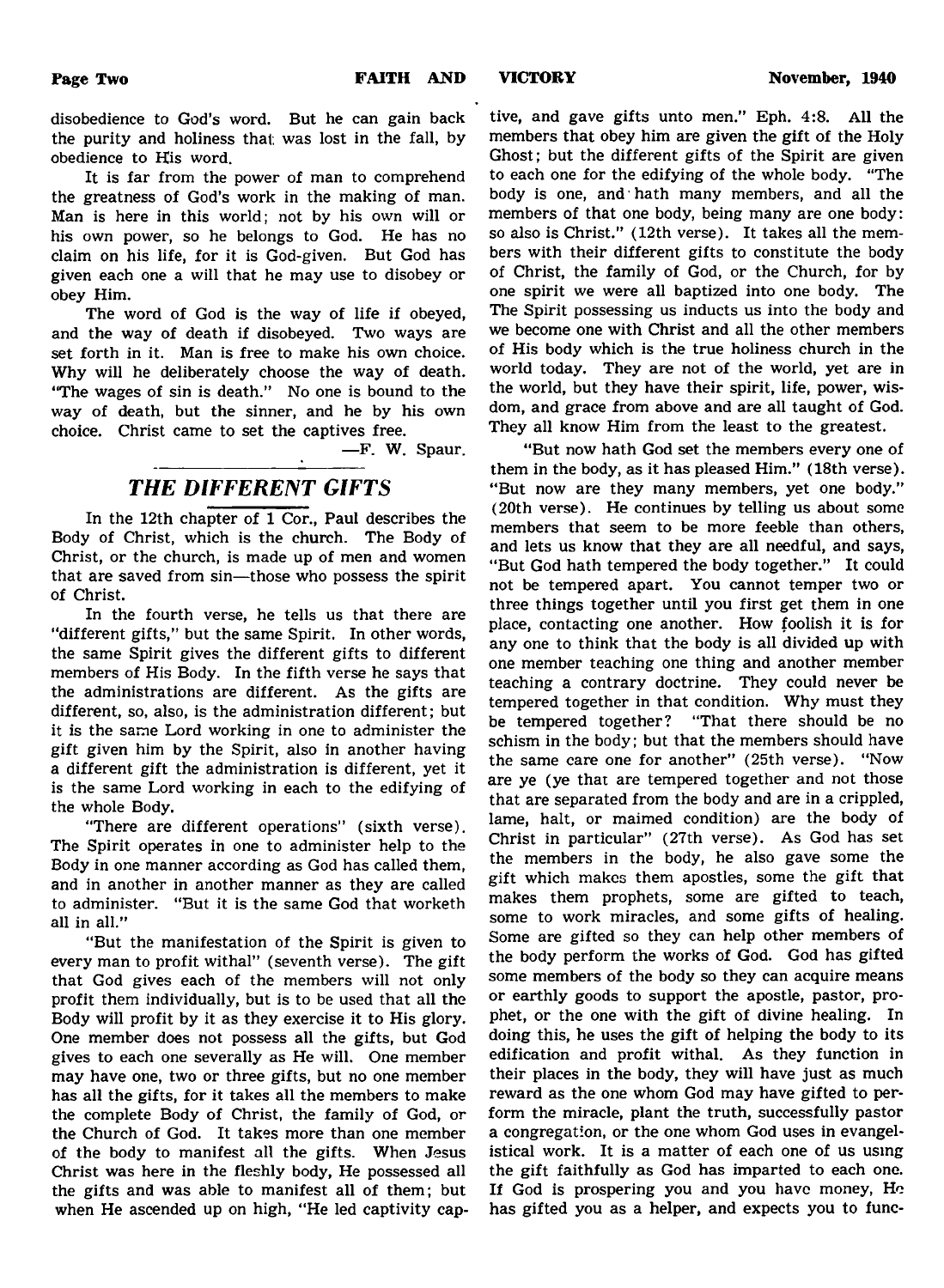tion that way to help the minister, whether he speaks from the pulpit or by the printed page, also to help the evangelist that he might have proper transportation from place to place as God may call. God uses many helpers if they will only listen to His call. It is a sad thing to see any one whom God has prospered and made able to give, taking that gift money and investing it to gain for selfish ends or to leave for unsaved relatives to quarrel over. Such men or women, by so doing, are only working out their own souls' destruction, and not only theirs but the destruction of many other souls that might have been saved if they had used the gift and faithfully distributed it to the ministers and others who are called directly into the work to deal with souls that they might be saved.

Paul asks the question: Are all apostles? Prophets? Teachers? Workers of miracles? etc. The implied answer is, "No!" No one member has all these gifts, but different members have different gifts and all the members constitute the body so all the gifts are in the body, the family of God, the Church of God. That body with the different gifts is the body of Christ that is in the world but not of it.

Any teacher who teaches or encourages members to lodge up in divisions or sanctions the dividing of members by contrary doctrines, is and will be the enemy of the body of Christ. The Holy Spirit working in any one member of the true Body will always seek fellowship and union with all other true members of His Body. If every member would get deliverance from all idols, it would be easy for God to temper them together with all the rest of the body. Idols will separate and hold souls that may have much sincerity and honesty apart from the true Body of Christ. The people in this world are cursed with idol worship and some of the idols are often so trivial too. Even filthy tobacco will keep many souls from being tempered into the true body. The most common idol is sectarianism, man-made religious bodies that hold so many poor souls under their power and influence. They have been, are, and always will be a gate-way to hell. They are multiplying and increasing all the time and the scriptures have said that hell has enlarged herself. Truly, she is enlarging all the time. The Pagan power or the old dragon, which in Revelation is called the old serpent, which is the devil and Satan, the one who slew and persecuted the children of God in the beginning of this Gospel day but has been bound a thousand years, is being loosed. The awful wars in Europe are giving him room and power, and he is spreading his slimy coils around much of the people in this country, and the persecutions for the true church is at hand, and will be upon us with increasing fierceness, who will truly stand free from this old world and lift up Jesus in spite oi the opinion of the majority. The people in this country have such little love for the crucified way that

their souls are ripe to receive all kinds of false teaching and doctrines and this will fit them to be an easy prey for the pagan power. In fact, the false doctrines that are so numerous now, which so many are imbibing, are forerunners of this slimy, wicked power. It is cunningly and craftily deceiving the multitudes and is associated with Gog and Magog (Rev. 20:8).

If there ever was a time when men and women needed to forsake all idols and this old world and flee to the feet of Jesus, crying for mercy and forgiveness so He can temper them into His true Body, it is now. We are praying for you. — Fred Pruitt.

 $-000 -$ 

# FORGIVENESS OF SINS, AND CLEANSING

"If we confess our sins, he is faithful and just to forgive us our sins and to cleanse us from all unrighteousness." 1 John 1:9.

We observe in this verse of scripture that sin exists in the soul in two modes or forms: first in guilt which requires forgiveness, or pardon; second, in polution, which requires cleansing.

Guilt, to be forgiven, must be confessed: and polution, to be cleansed, must also be confessed. In order to find mercy, a man must feel and know himself to be a sinner, that he may fervently apply to God for pardon. In order to get a clean heart, a man must know and feel his depravity, acknowledge it and deplore it before God, in order to be fully sanctified. Few are pardoned, because they do not feel and confess their sins; and few are sanctified or cleansed from all sin, because they do not feel and confess their own sore, and the plague of their hearts.

As the blood of Jesus Christ, the merit of his passion and death, anplied by faith, purges the conscience from all dead works; so the same cleanses the heart from all unrighteousness.

As all unrighteousness is sin; so he that is cleansed from all unrighteousness is cleansed from all sin. To attempt to evade this, and plead for the continuance of sin in the heart, through life, is ungrateful, wicked, and even blasphemous: for, as he who says he has not sinned (verse 10) makes God a liar, who has declared the contrary through every part of his revelation; so he that says the blood of Christ either cannot or will not cleanse us from all sin in this life, gives also the lie to his Maker, who has declared the contrary; and thus shows that the word, the doctrine of God, is not in him.

Reader, it is the birthright of every child of God to be cleansed from all sin, to keep himself unspotted from the world, and so to live as never more offend his Maker. All things are possible to him that believeth; because all things are possible to the infinitely meritorious blood and energetic spirit of the Lord Jesus. — Adam Clarke.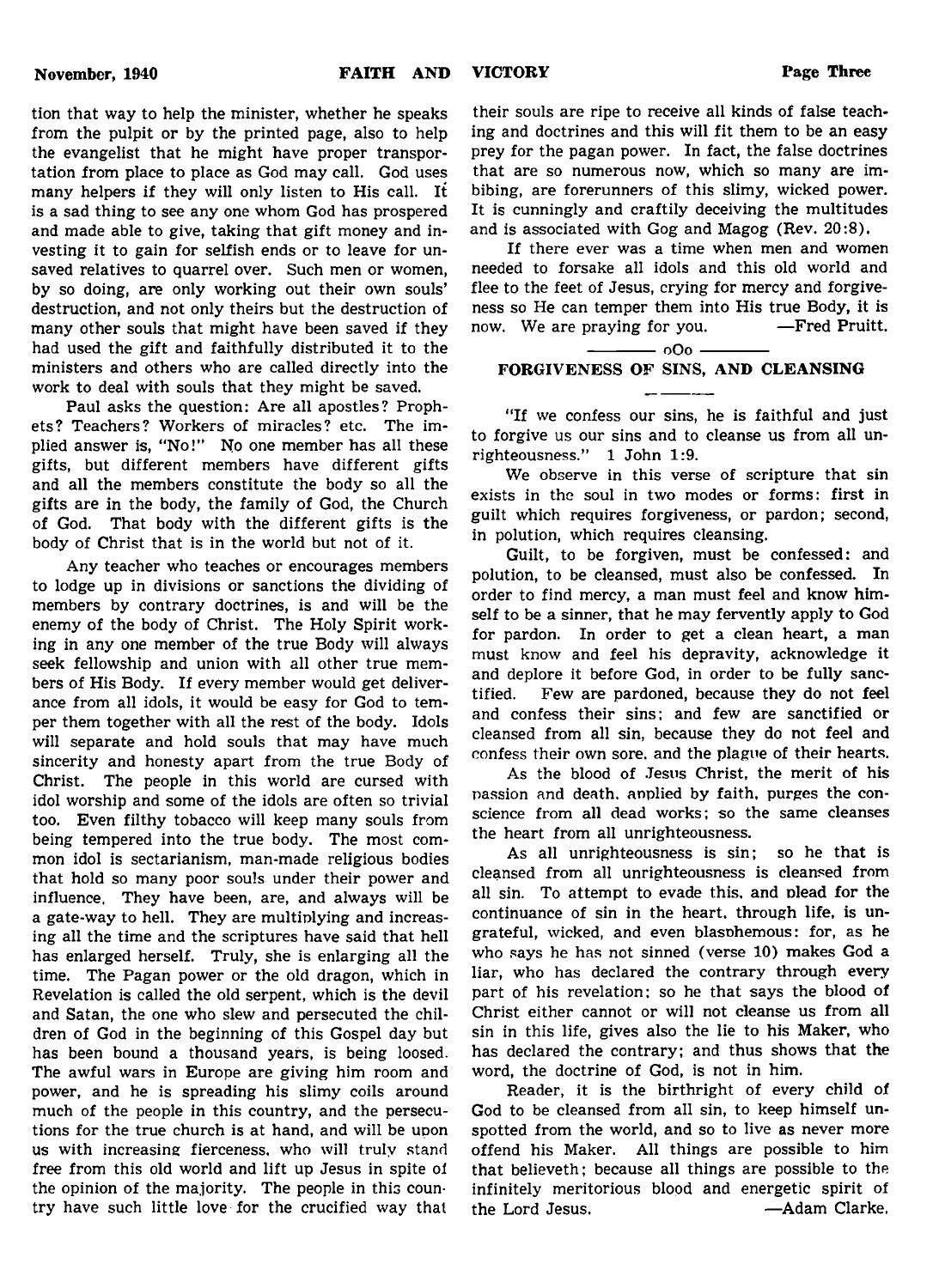# " FAITH AND VICTORY"

16 PAGE HOLINESS MONTHLY

An exclusive, full gospel paper printed and sent out in the name of the Lord Jesus Christ in the interest of all Christians, which body of believers constitute the one and only true Church of God.

This non-sectarian paper is edited and published each month (except August of each year which is Camp Meeting month, and we omit this month to attend these meetings) by Fred Pruitt, assisted by Mary A. Pruitt, and other consecrated workers at FAITH PUBLISHING HOUSE, 920 W. Mansur Ave., Guthrie, Okla.

(Entered as second-class matter June 30, 1930 at the Post Office at Guthrie, Oklahoma under the act of March, 3, 1879.) — SUBSCRIPTION PRICES—

| Five copies to any address, one year  1.00   |  |
|----------------------------------------------|--|
| Twelve copies to any address, one year  2.00 |  |

This publication teaches salvation from all sin, sanctification for believers, unity and oneness for which Jesus prayed as recorded in John 17:21 and manifested by the apostles and believers after Pentecost. By God's grace we teach, preach, and practice the gospel of the Lord Jesus Christ, the same gospel which Peter, John, and Paul preached, taught, and practiced; including the Divine healing of the body. James 5:14, 15.

According to the teachings of Christ and the apostles, we are convinced that war and fighting is wrong. For this reason, we are conscientiously opposed to the taking up of carnal weapons to do injury to any of God's human creation under any and all circumstances.

Its motto: Have faith in God. Its object: The glory of God and the salvation of men; the promulgation and restoration of the whole truth to the people in this "evening time" as it was in the morning Church of the first century; the unification of all true believers in one body by the love of God. Its standard: Separation from the world and entire devotion to the service and the will of God. Its characteristics: No discipline but the Bible no bond of union but the love of God; no test of fellowship but the indwelling spirit of Christ; and separation from all human organizations that are not authorized in the Word of God.

Through the Free Literature Fund thousands of gospel tracts are published and sent out free of charge as the Lord supplies. Cooperation of our readers is solicited, and will be appreciated in any way the Bible and the Holy Spirit teaches you to do or stirs your heart. "Freely ye have received, freely give." Read Exodus 25:2; 1 Chron. 29:9; 2 Cor. 9:7; and Luke 6:38.

Free-will offerings sent in to the work will be thankfully received as from the Lord and used in the furtherance of the gospel work as God directs unless otherwise specified. All personal checks and Post Office Money Orders should be made payable to Fred Pruitt, or to FAITH PUBLISHING HOUSE.

920 W. Mansur Ave., Guthrie, Oklahoma

# *Editorials*

In your Faith and Victory paper this time, you will find a Subscription Blank containing space for twenty names and addresses. This is for the customary "Three months" offer on Faith and Victory paper. Fill out the subscription blank with twenty names and addresses, enclose one dollar, and send to us, and the paper will be sent three months to each one on the blank. In doing this you will be entitled to one of the seven premiums which are advertised on the subscription blank. Just make your choice of these premiums and enclose five cents for wrapping and postage and you will receive the premium. We also are enclosing a self addressed envelope for your convenience in mailing the subscriptions.

This will be a good opportunity for you to help in getting the gospel direct to your friends, neighbors, and acquaintances. All the saints of God have fervent love for the souls of men, and should do all they can to place the truth of the Bible in reach of those with whom they are acquainted. This is your chance to do some real work for the Lord. Paul tells us that we are "All workers together with God." As you send the gospel to souls by the printed page you should offer fervent prayer to God that He will work upon their hearts as they read and make the truth weighty upon them. Let every reader get busy and send in the blanks filled out with names so we can send the Faith and Victory paper to a host of new readers this winter. We were greatly encouraged over the results of last winter's "three months" offer, because a great many subscribed for the paper for a year after the three months had expired. Many more did this than in previous years, and our souls were encouraged. We will be looking for your subscription blank returned filled with names and addresses.

## $0 - 0 - 0 - 0 - 0 - 0 - 0$

During the three winter months we will be looking to God to have the paper filled with good articles for the unsaved and for the saved so that all that read will find what they need most. We are expecting, by the help of the Lord, to make the January 1941 issue an unusually good number. We already have an article on the Church in mind, and also a special picture showing up the exclusive church so plainly that even children can see it. If you have any friends in confusion you should, by all means, have their names on the list of the "three months" subscribers so they will get this issue. Any soul that clearly discerns the one Body, the Church of the Living God which is the pillar and ground of the truth, will be so satisfied and contented that they will cease to be troubled by the many winds of doctrine which are blowing and confusing so many precious souls. God is counting on you to help get this truth to men and is bringing this opportunity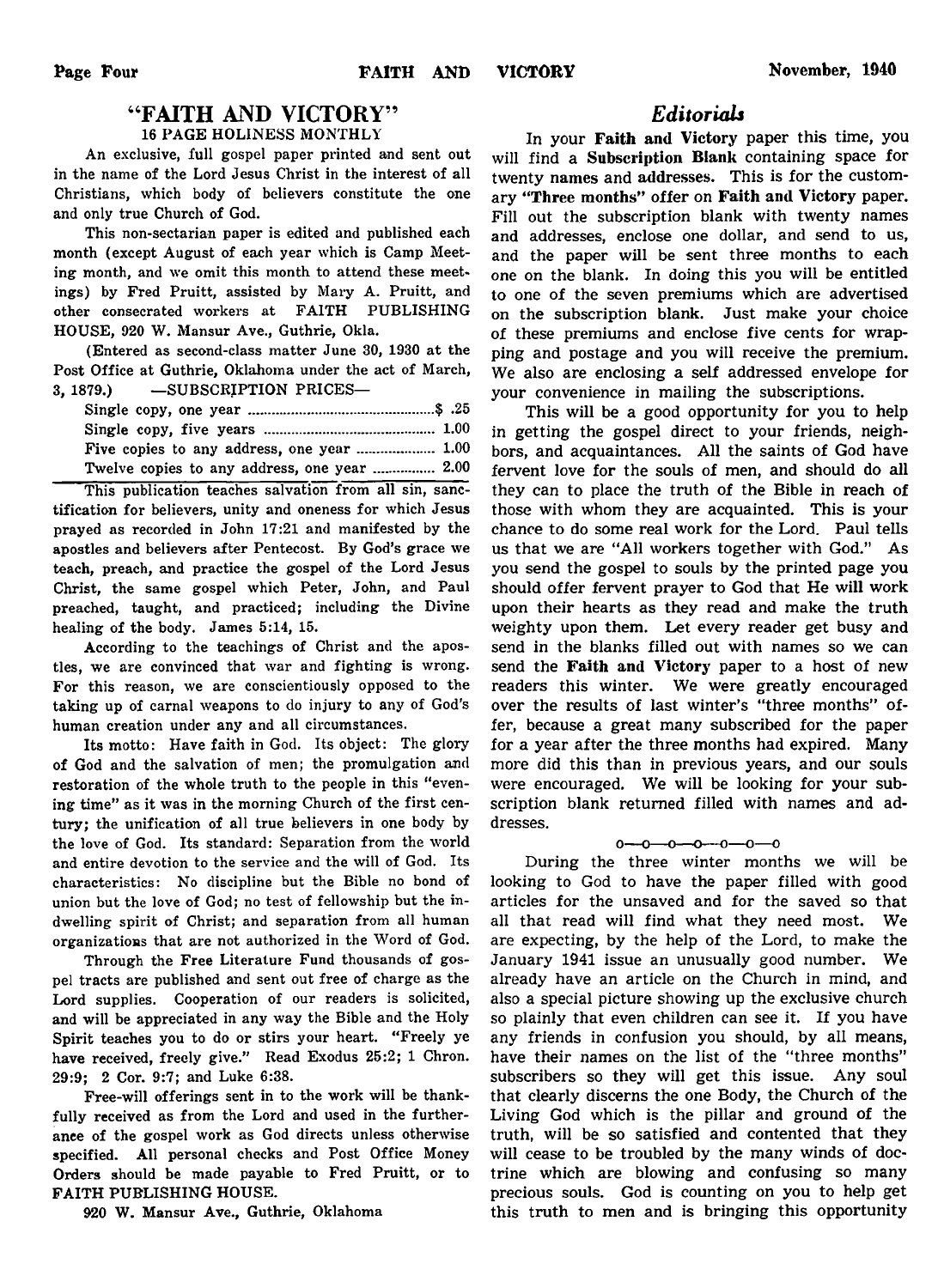to you so that no soul will be lost through your indifference or neglect. Paul says, "Your labor is not in vain in the Lord." We should all labor in a way that will bring us eternal profit.

## $0 - 0 - 0 - 0 - 0$

Paul compares the church of God, or body of Christ, to the human body. It has many members; yet only one body. All members do not have the same work to perform, but each member is placed in the body as it pleases Him, and given its work to do. If all the members are alive and active and function in their proper places, the whole body will work together and much good will be done. God has supplied us with a "Print Shop" and machinery to print the gospel, and called us to do this work. He has many members in the body that are helpers in various ways. We believe all the members are praying for us, as we do for you; and that God is using all the members in some way to help get the truth of the gospel to lost souls and for the edifying of the whole body in love.

Let each of us do all we can to send the gospel to men by the printed page this winter, because we do not know what condition this country may be in before another winter comes, for Satan is filling the earth with war, and this country may be torn and blasted with war and blood-shed before another winter is ours to see.

God has many promises in the Bible for the saved; also many for those who reject Christ. We desire to give a few promises here for the saved, and follow them with a few promises for the unsaved, or those who reject His Son.

#### Promises to the Saved

"And he shall be like a tree planted by the rivers of water, that bringeth forth his fruit in his season; his leaf shall not wither; and whatsoever he doeth shall prosper." Psalms 1:3.

"Trust in the Lord, and do good: so shalt thou dwell in the land, and verily thou shalt be fed." Psa. 37:3.

"And call upon me in the day of trouble; I will deliver thee, and thou shalt glorify me." Psa. 50:15.

"If ye be willing and obedient, ye shall eat the good of the land." Isa. 1:19.

"And the ransomed of the Lord shall return, and come to Zion with songs, and everlasting joy upon their heads; they shall obtain joy and gladness, and sorrow and sighing shall flee away." Isaiah 35:10.

" But unto you that fear my name shall the sun of righteousness arise with healing in his wings: and ye shall go forth and grow up as calves of the stall." Malachi 4:2.

"And every one that hath forsaken houses, or brethren, or sisters, or father, or mother, or wife, or children, or lands, for my name's sake, shall receive an hundredfold, and shall inherit everlasting life." Matt. 19:29.

"Then shall the king say unto them on his right hand, Come, ye blessed of my Father, inherit the Kingdom prepared for you from the foundation of the world." Matt. 25:34.

" For we know that if our earthly house of this tabernacle were dissolved, we have a building of God, an house not made with hands, eternal in the heavens." 2 Cor. 5: 1.

"And I heard a voice from heaven saying unto me, Write, blessed are the dead that die in the Lord from henceforth; yea, sayeth the Spirit, That they may rest from their labors; and their works do follow them." Rev. 14:13.

# Promises to the Unsaved

"God judgeth the righteous, and God is angry with the wicked every day." Psalms 7:11.

"He that being often reproved, hardeneth his neck, shall suddenly be destroyed, and that without remedy." Frov. 29:1

"I also will laugh at your calamity; I will mock when your fear cometh." Prov. 1:26.

"For God will bring every work into Judgment, with every secret thing, whether it be good or whether it be evil." Eccl. 12:14.

"And now also the ax is laid unto the root of the trees: therefore every tree that bringeth not forth good fruit, is hewn down, and cast into the fire." Matt. 3:10.

"Then shall he say also unto them on the left hand, Depart from me, ye cursed, into everlasting fire, prepared for the devil and his angels." Matt. 25:41.

"In flaming fire taking vengeance on them that know not God, and that otey not the gospel of our Lord Jesus Christ: who shall be punished with everlasting destruction from the presence of the Lord, and from the glory of his power." 2 Thess. 1:8. 9.

"And said to the rocks and mountains, fall on us, hide us from the face of him that sitteth on the throne, and from the wrath of the Lamb: For the great dav of his wrath is come and who shall be able to stand?" Rev. 6:16, 17.

"And whosoever was not found written in the book of life was cast into the lake of fire." Rev. 20:15

" But he that sinneth against me wrongeth his own soul: all they that hate me love death." Prov. 8:36

"Come now, let us reason together, saith the Lord: Though your sins be as scarlet, they shall be as white as snow; though they be red like crimson, they shall be as wool." Isa. 1:18.

"He that covereth his sins shall not prosper; but whoso confesseth and forsaketh them shall have mercy." Prov. 28:13.

"If the wicked restore the pledge, give again that he hath robbed, walk in the statutes of life,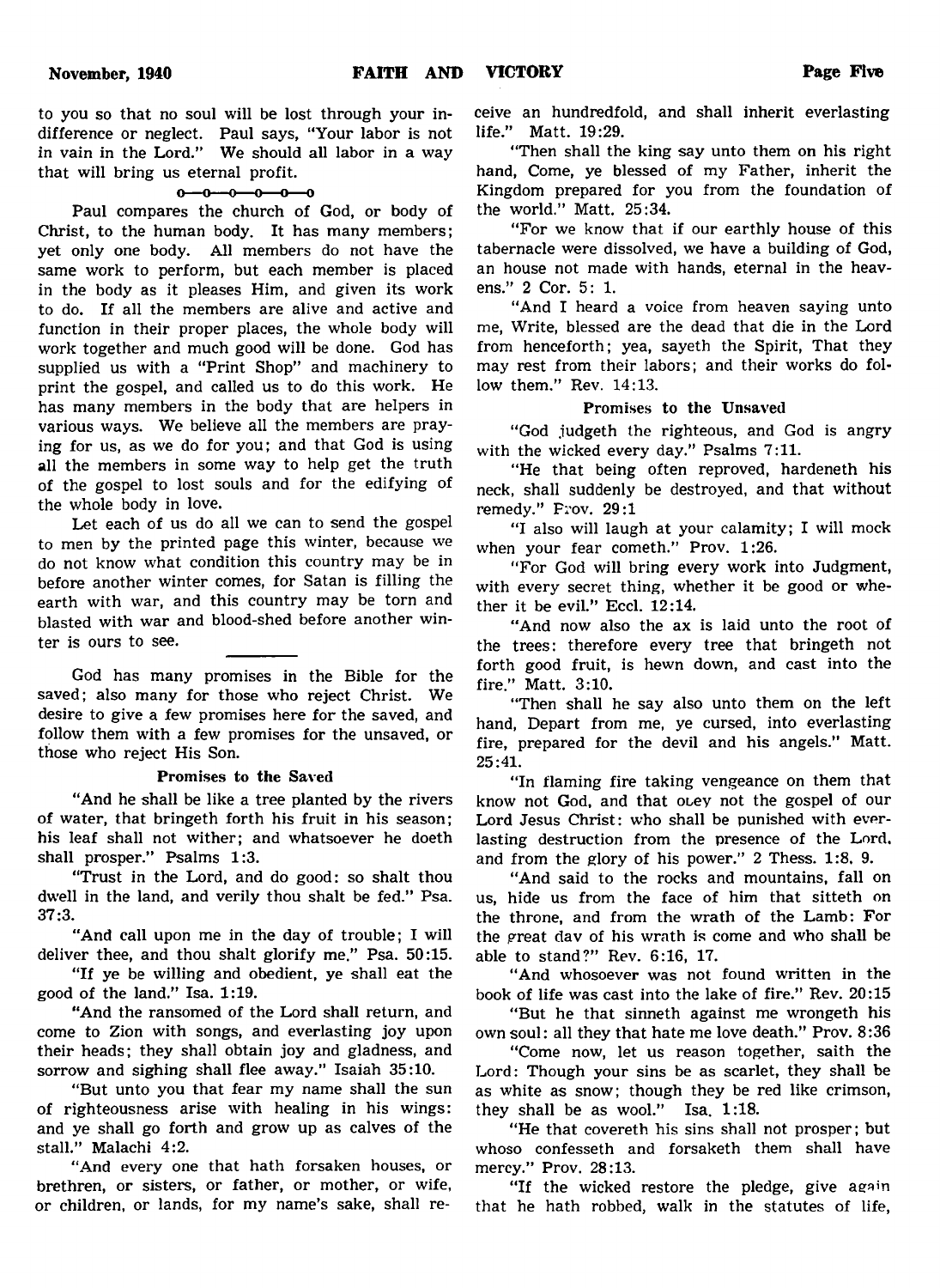without committing iniquity; he shall surely live, he shall not die." Ezekiel 33:15.

"If we confess our sins, he is faithful and just to forgive us our sins, and to cleanse us from all unrighteousness." 1 John 1:9.

# o— o— o— o— o— o

# **OBITUARY**

Lucinda Lowe was born of Karn and Millie Lowe, in the year of 1851, in Pickens County, Ala. She was married to Jeremiah Lowe at the age of 17 yrs. To this happy union were born eleven children, six boys and five girls. She came to Oklahoma with her husband and part of her family in the year 1909, and settled near Boley, where she resided the remaining part of her life.

She was converted and joined the C. M. E. church early in life, and lived in it to the best of her knowledge until the August 1934 camp meeting when she embraced the real truth, and from thence trusted God for soul and body.

She departed this life Sept. 18, 1940, age 89 yrs. Her husband and four of her children preceded her in death. She leaves to mourn their loss, seven children, several grandchildren and great-grandchildren, and many relatives and friends.

Funeral service conducted by Bro. M. J. Phillips.

Text: Rev. 7:14—"These are they . . . . which have washed their robes and made them white in the blood of the Lamb."

# MEETING REPORT

The camp meeting at Watonga, Okla. is past, but we have received a blessing from the Lord that yet remains with us. Seven were saved during the meeting, and the saints were encouraged and strengthened spiritually, and the spirit of unity was seen among the ministers, and much love and fellowship among the saints of God. Ministers present were: Bro. Crawley, Sister Ank, Sis. Bell, Sis. Dillyhunty, Sis. Davis, Bro. and Sis. Sorrel, Bro. and Sis. Smith, Bro. U. Phillips, Bro Williams, Bro. Johnson, and Bro. Holdcraft. Hands went up for prayer at the close of the meeting. Pray for them. Also, the saints at this place need your prayers. We have need of a Chapel here. Pray that the Lord will bless us with a meeting house in this place.  $-E$ . J. Trotter.

## NOTICE

Construction work has begun on the National pavilion at Monark, Mo. and between Nov. 1 and 15th we are inviting all men who are willing and able to donate their labor, to come to Neosho to work on the building. Funds to meet the boarding expense of the workers will be appreciated. If convenient, drop a post card in advance of your coming, to Bro. John Strech, R. 5, Neosho, Mo.

—L. D. Pruitt, Secy.

#### SPECIAL NOTICE

The fourth Sunday of each month is Young People's day at Tulsa, Okla. The Tulsa young saints extend a special invitation to the young saints and friends of other congregations to attend and help in these services.

# $-0$  -0 -0 -0 -0 -0 *Report of Evangelistic Company*

To the saints scattered abroad, and to all the readers of the Faith and Victory paper, greeting:- I feel it to be to the glory of God to give a short sketch of our trip this season.

Leaving our home in Glendale, Calif., June 15th, we drove to San Bernardino, Calif., stayed there over Sunday with the saints, had two services Sunday a. m. and p. m., and received much encouragement from the dear little flock of God there. We left Monday a. m., and after a journey of two days through the desert and over mountains, we reached El Paso, Tex. where Bro. and Sister Ansel Duncan have a welcome home for the saints to rest in and get encouragement and strength to travel on.

Our next stop was at Port Arthur, Tex. where we enjoyed our over-night rest, and trust God made us a blessing to the dear family whose kind hospitality we received thankfully. Pray for dear Sister Henry. She suffered the loss of her dear husband by death a few days after our visit in their home.

Our next stop took in the camp meeting at Hammond, La. It was a very precious meeting in which God worked in the salvation of a number of souls.

We especially felt doubly repaid for our long journey of over two thousand miles while witnessing the salvation of some dear ones whom God had burdened our hearts so deeply for. Our only prayer for them now is that they go on and make heaven their home, through obedience and faith in God.

We then went forty miles north to Kentwood, La. where a precious little flock of saints worship in their new meeting house. We were with them eight days and saw one dear soul reclaimed and established deeper in the things of God. All were helped in spiritual things; and we trust, encouraged to stand fast in "the faith once delivered to the saints."

We then moved on to Monark Springs, Mo. to the National Camp Meeting. God truly made Himself known in salvation work. Souls were delivered from foreign spirits, many saved, numbers healed, and the saints unified. It makes our hearts rejoice to tell of the wonderful fellowship and unity that prevailed in all these meetings.

The last, but not least, was the state camp meeting at Guthrie, Oklahoma. We can say as did the Psalmist David in Psalm 133:1. Read this Psalm and you will have some idea of how our hearts rejoiced in these three camp meetings as the sweet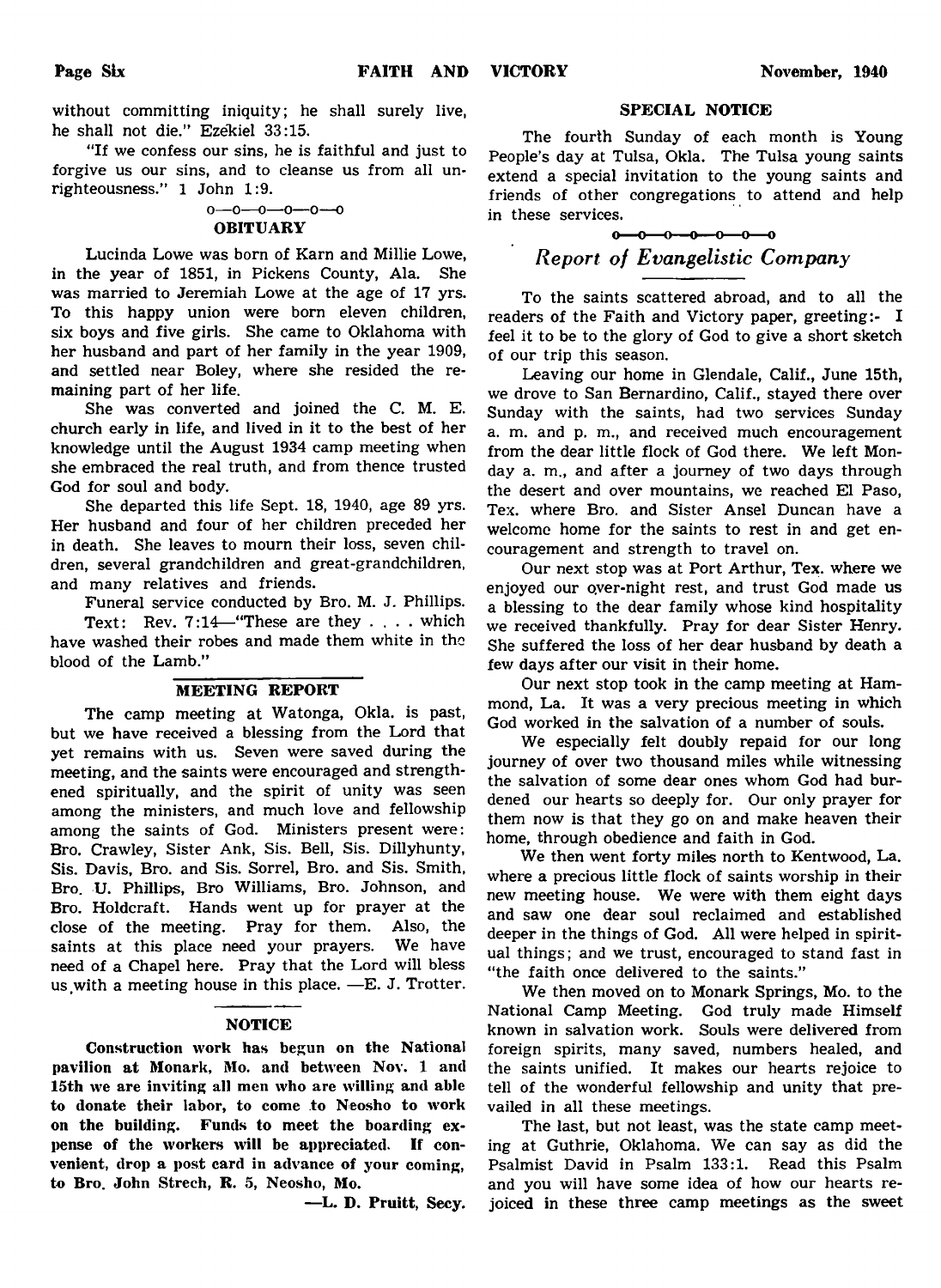Spirit of our God prevailed; and we, with others, said that these meetings were the best at each place for many years.

After a rest in Bro. and Sister Hornbeck's comfortable home with the privilege of washing and ironing clothes, we journeyed on to be with dear Bro. and Sister O. B. Wilson and their precious congregation in Shawnee, Okla. Sister Wilson has a fine group of young people in her Sunday School class. Some of them are sweetly saved, and many of them almost persuaded to take "the way" during the meeting. Our prayers are that they will soon yield to the Holy Spirit's call, for to be almost is only to be lost. We were detained after the meeting closed, as word came that dear Sister Burris in Guthrie had been called from her suffering to rest with Jesus. Taking Bro. and Sister O. B. Wilson and a niece of Bro Burris, we attended the funeral at Guthrie.

The meeting in Shawnee was good. God blessed there and opened a door where husband had the opportunity of bringing a message of Salvation to a large group of aged people one Saturday p. m. God bless the aged! "The young may die," but the "aged must die;" and without the new birth "ye cannot see the kingdom of God" Many of them, no doubt, understand what Jesus meant when He said, "Ye must be born again."

When we arrived at Clovis, we found the little flock there wondering at our delay. But God's care attended us all the way, praise His dear name. Bro. and Sister D. Gibson were there before us, (they had attended the same camp meetings that we had) but the meeting had just nicely got started when a message came that Sister Gibson's brother, Paul Davis, had suddenly passed from time and timely things, leaving a dear little brokenhearted wife with three little girls, some sisters and two brothers to mourn their loss. But dear ones, when your loss is their gain, all is well. You can go to him, if you are faithful unto death.

Bro. and Sister Gibson went to the funeral, while we continued with the meeting, God blessing. Space will not permit of all we feel to say here. Only pray God to comfort, as He alone can, all the bereaved ones. God truly blessed and gave dear Bro. and Sister Gibson a safe journey from Clovis, N. M. to Guthrie, Okla. and back, for which we all praised Him.

The meeting continued for a time, with God's blessing. Some souls found peace with God, and all were encouraged to fight the fight of faith, and keep a mighty hold on eternal life. The day the meeting was to close dear Bro. Marvin, Sister Nola, and Zetta Mae Porter arrived on their way from Calif, to their home in Mo. As all wanted to hear Sister Porter preach, the meeting was announced for the next night.

Our dear sister brought a precious message from God's Word, laid down her Bible, had a heart attack, and "she was not for God took her."

The obituary and a sketch of her sermon was in the October issue of Faith and Victory. We cannot enlarge upon this article as we would like to, will just say to the sorrowing ones in all four of these deaths mentioned, we know by experience that "Earth has no sorrow that heaven cannot heal," praise our God. Dear ones sorrowing, nestle closely; the Comforer has come. He is mine, and I have every reason to believe He is thine— "lean hard."

After Bro. Marvin's married daughter, two married sons, youngest son's wife from Carthage, Mo., and Bro. Robert Porter from Springfield, Mo. came, we were released from the responsibility as comforters, went a few miles out to Bro. and Sister Doolittle's for a few hours' rest, and started for El Paso, Texas. Oh, the goodness of God in His loving care for us and our girls in keeping us well in body and abounding in His grace. When rheumatism took hold on dear Inez, God came to the rescue, and when the high altitude affected her heart, He was a present help; also helped dear Fern in her physical ailments. But all honor to His dear name, He kept us all with a deep desire to win souls for Him. We found a gracious welcome again in Bro. and Sister Duncan's home, and while there God opened an attentive mixed assembly in a Mission— some real "down and outs" accepted food after the meeting. We left there with a very urgent invitation to come again, and on our part, a sincere prayer that His Word delivered there would bear fruit as some hungry souls would receive it and it prove "a savour of life unto life." We enjoyed our rest there and were glad to have only two more days of travel before reaching home.

Dear saints, help us praise God for our safe return to our humble home after a little over three months' absence. We cannot praise God enough for the experience of these three months in His loving service, for Him and souls for whom Jesus died.

— Mr. and Mrs. G. E. Harmon, Fern Fortner, and Inez Tucker. By Mrs G. E. Harmon  $-000-$ 

# SAVED BY GRACE

"For by grace are ye saved through faith; and that not of yourselves; it is the gift of God. Not of works, lest any man should boast." Eph. 2:8-9.

The writer here in Ephesians is trying to show the Christians at Ephesus the difference between the Law and the Gospel, and that they were saved by grace instead of by works under the law. Therefore the Gentiles that had been aliens from the commonwealth of Israel, and strangers from the covenants of promise, having no hope and without God in the world, were made nigh (now, not after death) by the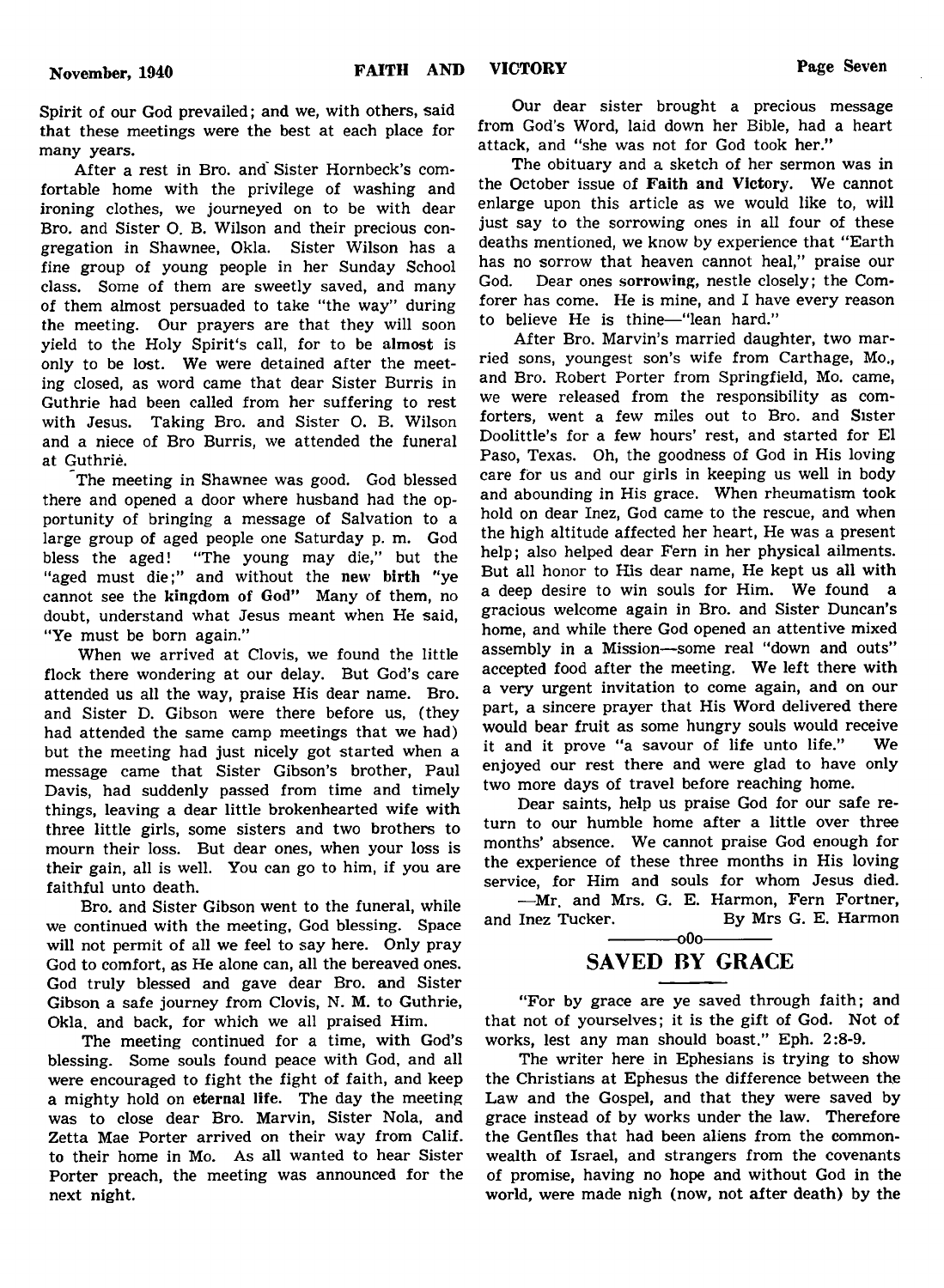blood of Christ, making peace by breaking down the middle wall of partition between them (the Jew and Gentile); therefore making peace, abolishing the enmity the law of commandments contained in ordinances; that through him they (Jew and Gentile) both have access by one spirit unto the Father, making them fellow citizens with the saints and of the household of God, built upon the foundation of the apostles and prophets, Jesus Christ himself being the chief corner stone. In whom (Christ) all the building (not part of it) fitly (according to God's plan) framed together (not apart) groweth unto an holy (not unholy) temple in the Lord. In whom ye also are (present tense) builded together for an habitation of God through the Spirit; viz, in this present world.

Almost all church denominations believe that sinners are saved by grace, but they differ very much on what grace means and does for sinners. Some claim that they are saved by grace and can never be lost, even though they commit sin more or less every day. They boast (very proudly) of being (now) a sinner saved by grace. They stress very strongly the eighth and ninth verses of Ephesians, but ignore the tenth verse which says, "For we are his (God's) workmanship, created (made new creatures) in Christ Jesus unto good works (not the works of the law of carnal ordinances, but works of righteousness) which God hath before ordained that we should walk in them." Eph. 2:10.

If any one reads this article who believes the doctrine of "sin you must," please read and study all of Ephesians; also read the first and second chapter of 2 Peter; and all of 1 John. Many more scriptures could be given to prove that grace through faith alone will save a soul. It takes all that God has ordained in His plan of salvation to bring us out from under the curse of the law; viz, saved by grace through faith; made new creatures in Christ Jesus; born again; old things are passed away, all (not just part) things are become (present tense) new. Faith without works is dead being alone. James 2:14-17. To claim to be saved by grace alone is just as dangerous as trying to get by on faith or works alone.

There is quite a difference between works under the grace covenant. The law covenant gendered to bondage; that is, the people kept the law of God because it was written in a book, that is termed the letter of the law. Under the grace covenant the law of God is written in the heart, therefore we obey or keep the law (moral or spiritual) of God because it is written in our hearts—obey God because we love to, not because we are commanded, or forced to obey, but free to obey and worship God in the beauty of holiness with "the love of God shed abroad in our hearts by the Holy Ghost." The old man (carnal nature) that kept us under the bondage of sin, is crucified, dead, and our life is hid with Christ in God, Christ in us the hope of glory. Dear reader, if you are depending on the grace of God to save you in your sins, you are standing on a sandy foundation. Repent, confess, and the blood of Jesus will cleanse you from  $ALL \sin.$  -C. S. Wyatt. cleanse you from ALL sin.

# 4'CAME NEAR GOING"

 $-$  000  $-$ 

Near the close of the camp meeting at Dayton, Ohio this year, I visited a sister in bed one day, who had been very sick the previous night. When I went up to her bed, she reached out her hand to shake hands with me and said, "I came near going home last night." By this, you understand she meant she came near passing away.

The expression made me think, as I don't just remember of thinking before. It is a common expression to say of one who was bad sick, "He came near passing away." When God told Abraham to offer his son Isaac on the altar on Mt. Moriah, and he had gone so far in obedience to God's command that he had not only taken and laid him upon the altar, but grasped with his hand the knife with which he intended to sever his son's head from his body, when God called to him out of heaven, and told him not to lay his hand on the lad (Gen. 22). One would naturally say, according to the common expression, that Isaac "came near dying;" but in reality, he did not come near it.

Here is the great secret of the matter. Isaac lacked as much of dying as there is strength and power in the great omnipotent hand of God, which was standing there between Isaac and death. It would have been utterly impossible for Isaac to die while the great omnipotent hand of God was intervening between him and death. Without any doubt on my part, this was the case with the precious sister mentioned in the beginning of this article. Dear saints of the most High, may the Lord encourage your hearts and sink you down into God, in the depths of humility. Thank God, the devil cannot do anything to God's little ones, except the Lord first permits it. He can never pass God's word.

— J. H. Pierson

"Let us therefore come boldly unto the throne of grace, that we may obtain mercy, and find grace to help in time of need." Heb. 4:16.

\* # \* •»

"Let us draw near with a true heart in full assurrance of faith, having our hearts sprinkled from an evil conscience and our bodies washed with pure water." Heb. 10:22.

"Let us hold fast the profession of our faith without wavering (for he is faithful that promised." Heb. 10:23.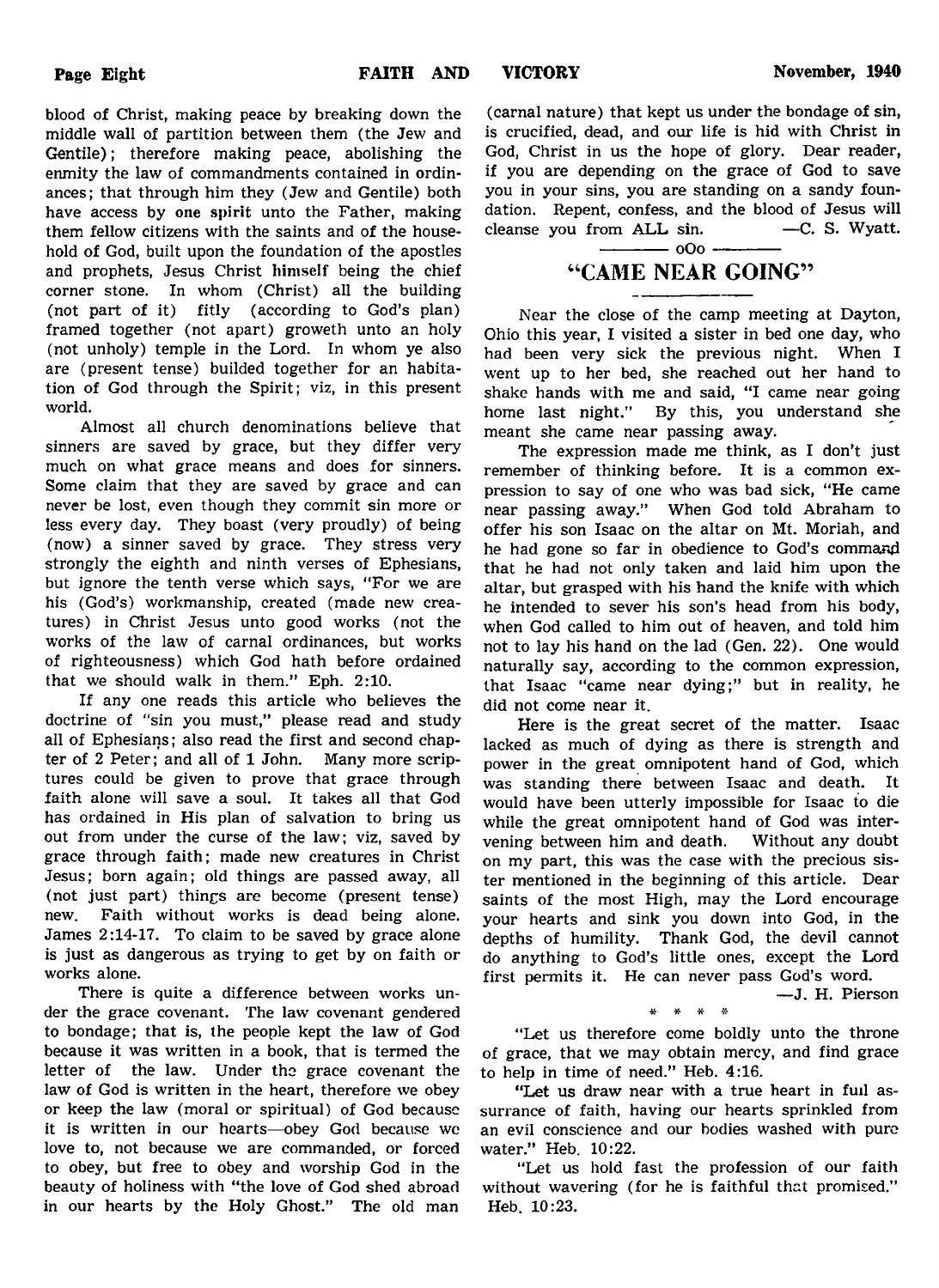

# **♦ « Young People's Section » ♦**

# TIME

Time is swiftly passing on, And soon 'twill be no more; For we'll be called to Judgment By the keeper of heaven's door.

And every eye shall see him Just as he really is, We'll have to face our Saviour In shame or happiness.

And, oh! what a happy meeting For those prepared to go To be with Christ our Saviour, Who washed us white as snow.

With Him we'll dwell forever, When time has ceased to be, With all the holy angels, Throughout eternity.

But woe to all those dear ones, Whose souls they did neglect. In shame they'll face the Saviour, The one they did reject.

But he'll appoint their doom In regions of despair. Of course, they'll call for help; But he'll not hear their prayer.

Then let us steadily work While time is moving on, And ne'er from duty shirk Until our work is done.

For many souls are lost And time will soon be o'er, Let us strive at any cost To gain them for heaven's shore. —Olive A. Phillips.

# -------------0 O 0 --------------- *Editorials* Millennial Theories Exploded

In Rev. 20:4-6 we read, " And I saw thrones, and they sat upon them, and judgment was given unto them: and I saw the souls of them that were beheaded for the witness of Jesus, and for the word of God, and which had not worshipped the beast, neither his image, neither had received his mark upon their foreheads, or in their hands; and they lived and reigned with Christ a thousand years. But the rest of the dead lived not again until the thousand years were finished. This is the first resurrection. Blessed and holy is he that hath part in the first resurrection: on such the second death hath no power, but they shall be priests of God and of Christ, and shall reign with him a thousand years."

Here we have a word picure of the triumphs of the early church. However, from this scene Millennial teachers attempt in flowery language to portray a literal resurrection of the righteous at the second coming of Christ, followed by a thousand year literal reign of Christ on earth. From a careful reading, it will be seen that no such events are stated. In the vision, the Revelator saw "the souls (disembodied spirits) of them that were beheaded for the witness of Jesus." Having suffered martyrdom, they were in the paradise of God and in that condition "they lived, and reigned with Christ a thousand years." No mention is made of literally resurrected saints reigning, and neither of any reign on earth at all. The fact that they had "part in the first resurrection" qualified them to "reign with Christ" in this disembodied state. They were those who had been slain in the early days of Christianity, and prior to their martyrdom they had taken "part in the first resurrection." This was a spiritual and not a literal resurrection, because through it they were "blessed and holy," as stated. A literal resurrection cannot effect a moral change. The Bible teaches that men without Christ are "dead in trespasses and sins," and through salvation, which makes them "blessed and holy," they are given a new life in Christ. Eph. *2:1.* Christ describes the "first resurrection" in these words, "Verily, verily, I say unto you, the hour is coming, and now is when the dead shall hear the voice of the Son of God: and they that hear shall live. He that heareth my word, and believeth on him that sent me, hath everlasting life, and shall not come into condemnation, but is passed from death unto life." John 5:25, 24.

Verse 6 says that the second death hath no power on those who had part in the first resurrection. Christ himself said that the church at Smyrna should "not be hurt of the second death" (Chap. 2:11). This shows beyond all question that even at that early date they had had part in this first resurrection that makes men blessed and holy.

The scriptures teach only one future literal resurrection. The Revelator declares, "Behold, he cometh with clouds: and every eye shall see him, and they also which pierced him: and all kindreds of the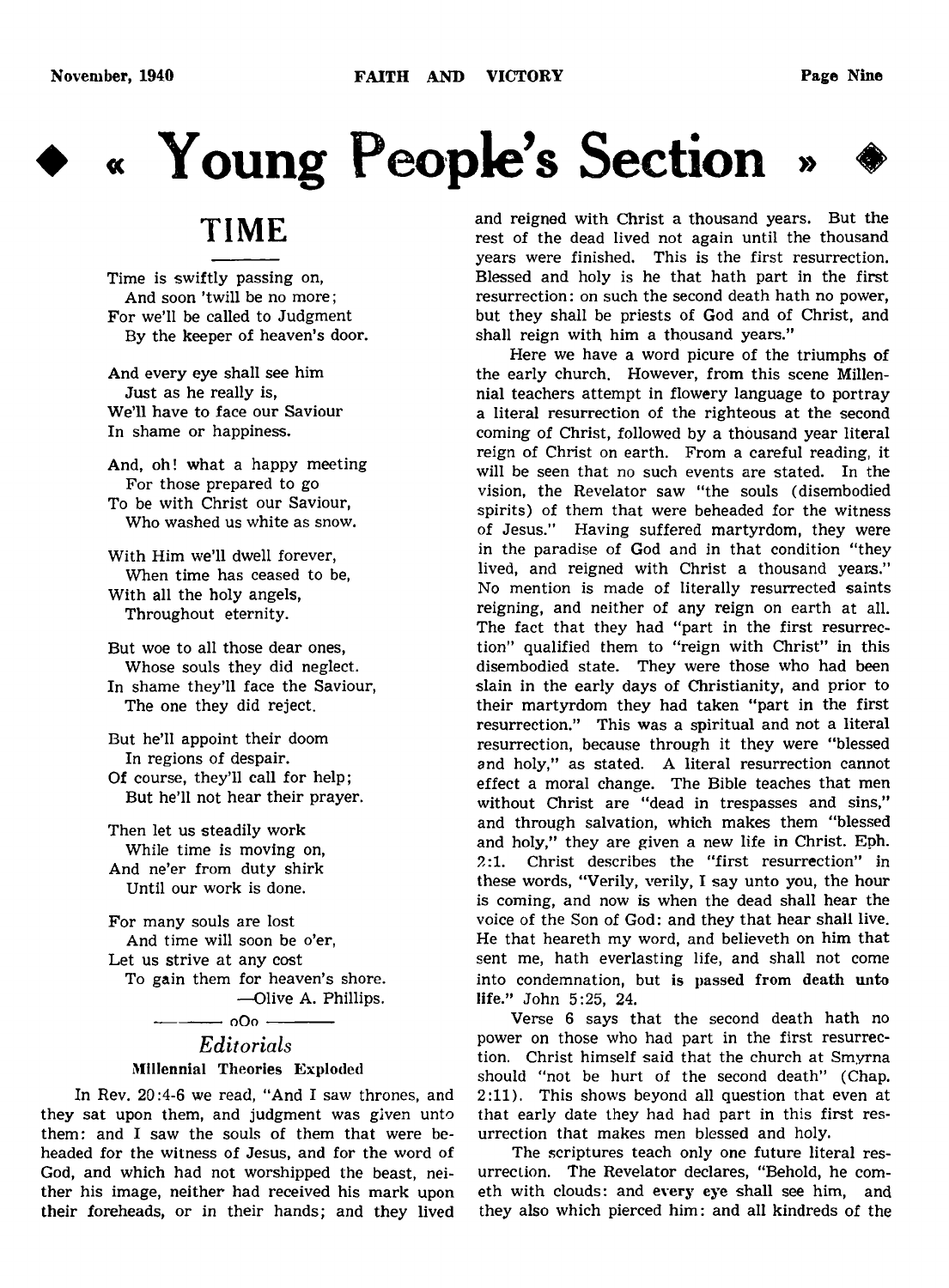earth shall wail because of him." Chap. 1:7. Jesus says that all the literal dead shall be resurrected at the same time. "Marvel not at this, the hour is coming, in the which all that are in the graves shall hear his voice, and shall come forth; they that have done good, unto the resurrection of life; and they that have done evil, unto the resurrection of damnation." John 5:28, 29. The Word of God is the highest authority; let us accept it! —L. D. P.

o o o o o o

Chillicothe, Ohio—Dear Saints: I am glad that I have a testimony to put before the eyes of saints and sinners. Although I am only sixteen years old, I can say that this life can be lived by the young as well as the old. It is a very pleasant life and I feel more at home with a group of saints than any other place. It makes my soul rejoice to hear good spiritual singing, testifying, preaching, and praying. When poor lost souls find the Lord and the wonderful change takes place in their lives it makes me very happy.

I pray that this testimony will cause souls to turn to the Lord and serve him with all their hearts, that they may see, hear, and do the good things of the Lord and realize what the coming day will mean to their souls. May God bless the readers of this paper. Your brother in Christ, John H. Angus

o o « o o o

Texico, N. Mex.—Dear Ones: Greetings in Jesus' dear name. I am glad to report victory in my soul this evening. We are certainly living in perilous times and it behooves us to watch and be sober, for the night cometh when no man can work. This is a "sleepy" age, and the enemy of our souls is succeeding in throwing a veil of carelessness over many of the children of God. We have to be on the offensive every minute, for how easily the enemy can succeed in slipping some obstruction in our way, and if we aren't prayed up, we will fall; but if we watch and pray, the obstructions that the devil places before our feet will only prove stepping stones to higher ground.

While on this highway of holiness, self must be a slain foe. We have to deny self of many comforts and pleasures in this life, if we make it through to heaven; but if we become careless and indifferent and let self have its way, we will find ourselves getting farther and farther away from God, not caring whether we read the Bible, go to meeting, or attend to our souls' essential welfare. When keeping house we must sweep and dust each day. So it is with our spiritual condition; we must die daily to the things of the world and self. When we get careless and let self have its way, we will awaken to find that self is ruling our lives instead of God.

Dear ones, how we must be careful and be sure that we are in the center of God's will at all times,

for the devil is going to and fro about the earth, seeking all whom he may devour. The Lord has pleasure in those that are settled and determined to follow Him at any cost. They are then pliable in his hands and He can fashion them according to His own good will. Pray for me that I may be a useful vessel for the Master. Ruby Doolittle.

# - 000 -**CORRESPONDENCE**

Yorkshire, Ohio—Dear Bro. Pruitt and all the dear saints: Greeting in Jesus' dear name. We want to report that we have been quite busy for the dear Lord Jesus Christ. We were blessed with the privilege of attending the fall Assembly at Liberty Hill, Ohio, where Bro. and Sister John H. Strong are pastoring the flock. The meeting was a very precious one in which God owned and blessed. Three precious souls found pardon and one made his escape from the Trumpet movement. There were several definite cases of healing, some among the children as well as older brothers and sisters. Bro. Rasmussen of Champaign, 111.; Bro. and Sister Jones, Bro. Malone, and Sister Harding of Akron, Ohio; Sister Powell of Huntington, W. Va.; and Bro. Spaur and family of Charleston, W. Va. were with us. God did mightily use Sister Jones on the last Sunday, and Sister Powell broke the bread of life in a very precious way. Bro. Spaur, who is  $84\frac{1}{2}$  years old walked in with two canes, but was very much alive in the Lord.

Such a good, loving spirit prevailed throughout the meeting. There was a good interest, and it was well attended by the community. It was believed to be the best meeting for many years. Three happy souls were buried with Christ in baptism.

One of the best meetings which I have had the privilege of attending this year was the one at Sandusky, Ohio where Bro. Chaney is pastor. Six precious souls were baptized, two of which were delivered from legal adultery. They had lived together for fourteen years. One other woman in the same sin wept and asked Bro. Chaney to have the church pray for her that she be delivered from all her sins. We believe Bro. Chaney is doing a clean work for God.

We expect to soon hold a revival meeting at Union City, Ind.—a place of four or five thousand population. We have been earnestly praying for a good place of worship. Now we have the promise of a Baptist meeting house indefinitely just for keeping it up. Praise God. We hope to plant the truth there, have Sunday School and move our meeting place from West Sanora to Union City, Ind. where Bro. and Sister Nottingham have moved. Through their holy lives, some have come in among us who were looking for the old time truth and confess they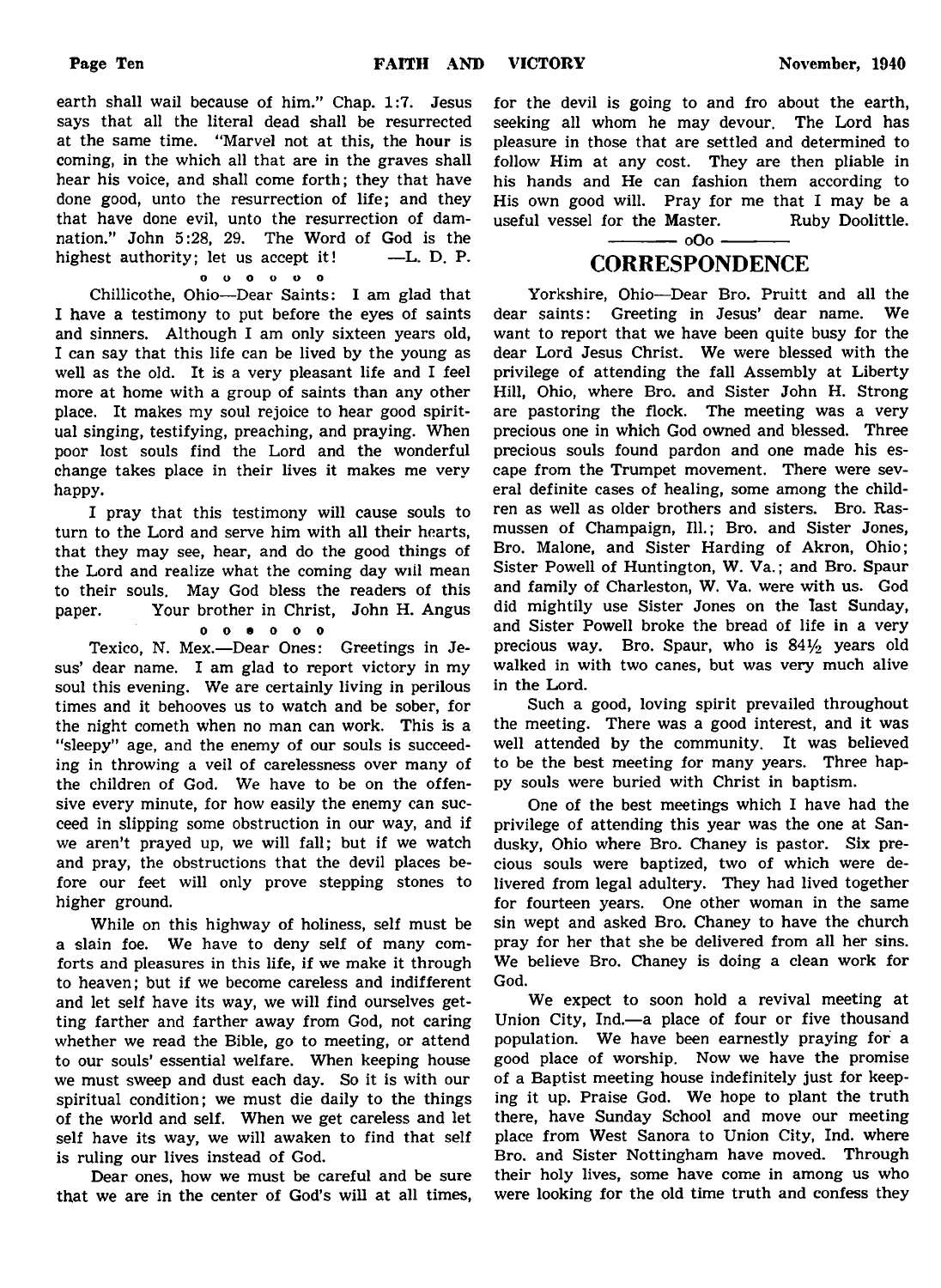have found what their hearts desired.

One of my daughters, who has a crippled husband and seven children is unsaved and has something like cancer of the stomach. Please pray for<br>her salvation and healing. F. W. Foster. her salvation and healing.

o o o o o o

Ontario, Oregon— Dear Bro. and Sister Pruitt: Greetings in the dear name of Jesus. This morning finds us praising the good Lord for salvation. Truly, he is our all in all and we find him present, ready to help in every time of need. Praise His dear name! Oh, I could not begin to tell you the many, many times the loving Saviour has come to our rescue in time of need of healing, food, raiment, protection from disease, and in many other ways. How I thank the Lord that He saved my soul and keeps me encouraged day by day. Do pray for us, that we live close to the Lord at all times, which is our greatest desire. **— Mrs. John Gilbirds.** 

Lebanon, Ore.—Dear Bro. in Christ: A few lines to let you know that I received the paper, Faith and Victory, and am very grateful for it. It is real food for our souls, and I thank God for such papers and for those who dare to stand up for the true word of God and teach it. Praise the dear Lord for them. Thanks be to God who gives us the .victory. I am praising Him with all my heart for victory in my soul.

I was suffering very much with my feet this summer. I wrote to several of the dear saints to pray for me and God healed me. O, how I do praise Him for it.

Please pray for my dear sister who had a stroke last September, and has not been able to talk since. Pray that God will heal her.

The last time I wrote, I asked for the saints to write to me, but I failed to give all my address, so will give, it again: Annie S. Huffman, R. 1, Box 56 B, Lebanon, Oregon.

I enjoy the paper so much, and am so thankful for the wonderful testimonies. I pray for all of you. Please pray for me that I stay true and faithful to the Lord all of my days. May God bless and keep all of you. Annie S. Huffman.

Middletown, Ind.—Dear Bro. Pruitt: Greetings in holy love. The meeting at Dupont, Ind. closed Monday, Sept 23rd. The truth went forth in love, but with power and surety from God. Attendance was good for a small place. Seed was sown. One family have declared they will worship with the saints, for they see we have the truth. Bodies were healed and saints were encouraged. Much good was done, for which we thank God.

Bro. Geo. Peek and Bro. J. H. Pierson were with us through the meeting. Others came in to help. — Bro. Wm. Pearson

Greenfield, Mo.— Dear Bro. and Sis. Pruitt: We received your card telling us you were praying for us.

Oh, what a comfort to know there are brothers and sisters in Christ who will pray for us and suffer with us when we are sick and in trouble. My heart was so grieved and broken because husband was so sick. It seemed for a while that he might have to leave us soon; and, of course, I felt I could hardly live without him. Mary Frances, too, was sick at the same time. With it all, my soul was overwhelmed within me. When Fern started to read for our morning worship, husband wanted her to read the 14th chapter of St. John. You know what that chapter says, "Let not your heart be troubled, neither let it be afraid." We had prayer and I felt sure you dear ones were praying for us, and in a little while the dear Lord touched husband's body and healed him. He got up and ate supper and helped with the chores. He had a good night's rest and got up early this morning. He worked all fore noon and has gone to the field to gather a load of corn this afternoon. Oh, how I cried and praised the dear Lord! It was truly a very great and wonderful thing that the dear Lord did for him. Just think, yesterday it seemed he might soon be gone for ever and today he is in the field at work. I want you to tell it far and near what a wonderful thing the dear Lord has done for us. Husband had even talked to me and told me what he thought best for me to do, if he had to leave me; and it seemed almost more than I could bear. I felt I had come to the Red Sea place in my life and I cried earnestly to the Lord. He made the way for me to go on, and today my heart is filled with praises to our God, with a decision to go all the way. Please continue to pray for us, for we need the dear Lord to guide us and help us to know His will.

John W. and Ethel Wilson,

o o o o o o

Foster, Okla.—Dear Sister Pruitt: I am still pressing on the upward way. His spirit bears witness with my spirit that I am a child of God, and I am made to rejoice, praise His holy name.

He is so good to me, and I am thankful for His great love. I am so glad that I am still upon praying grounds and pleading terms with God. How desolate life would be for me without God! Continue to nray for me, that I might stay in the center of His will, and that I might be sanctified and made meet for the Master's use.

I am sending a request for prayer for my son's eyes. He lost his glasses and as he is going to school his eyes are giving him trouble. I know that God is able to heal his eyes. If we only believe, all things are possible to us. Pray for me that my faith might be increased. I am isolated from the true saints of God. I have never even heard them preach.

Your sister in Christ, Ruth Palmer.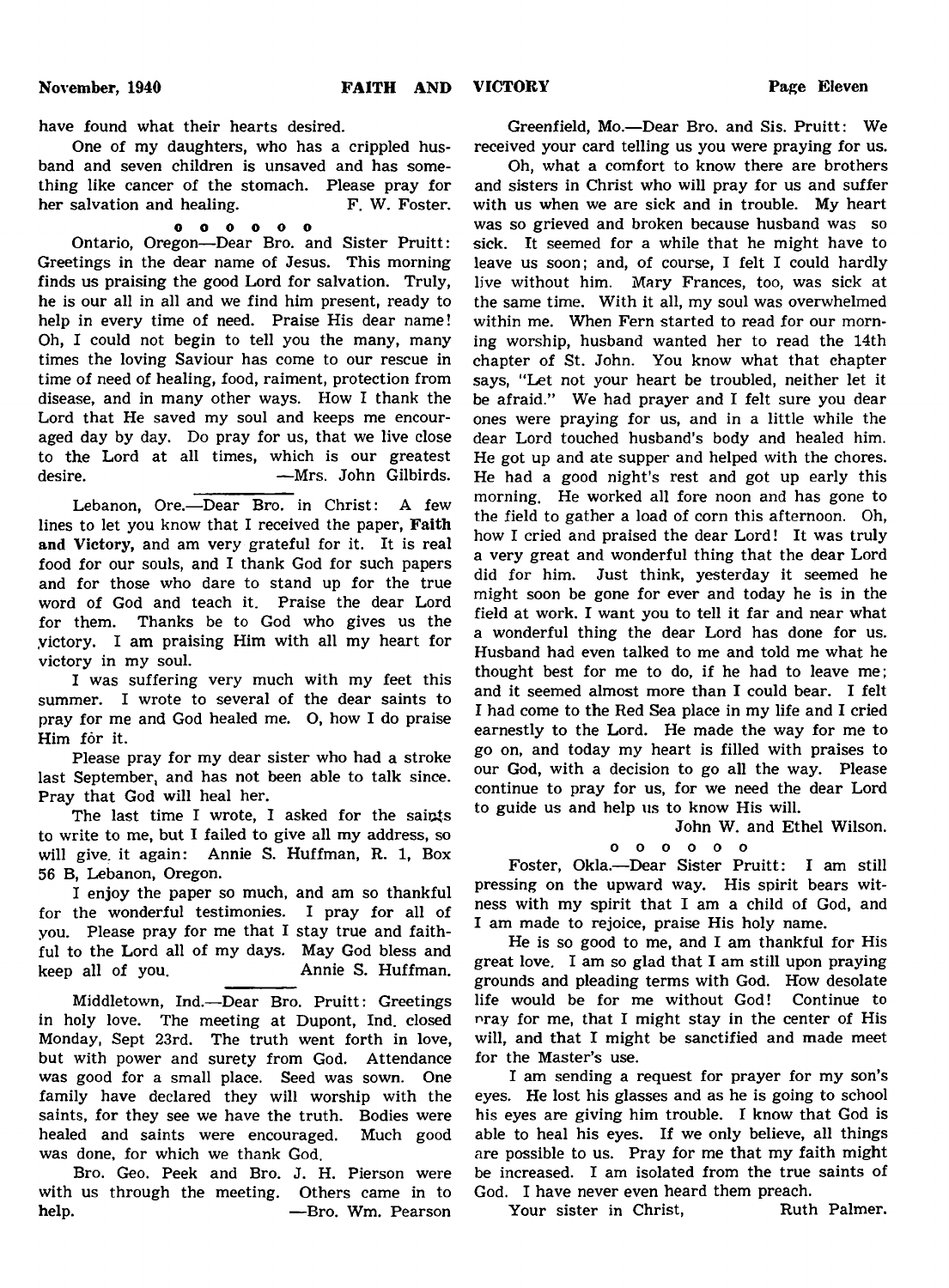4433 Elizabeth St., Denver, Colo.— Dear Saints of God. A copy of the Faith and Victory was handed me and I thought it was such a good paper that I wanted to subscribe for it, I am a widow and work nearly every day. It is so restful to come home and read some of the good sermons that I find in this paper. I can truly say I have victory over sin. I do thank God for the plan of salvation. We have faith, hope, and charity, and do have if we are saved. I was saved some time ago, and later sanctified, and I have enjoyed the fellowship of the Lord ever since. He is my help and stay in every time of need, if we put our faith and trust in Him. Please pray for me, that I'll be all that He demands of me in this life.

Yours in Christ, Mrs. Maud Hackett.

# o o o o o o

Rankins, 111.— Dear Bro. and Sister Pruitt:

Greetings in Jesus' name. The other day I received through the mail three copies of your faith paper, sent to me by a good sister, Mrs. R. F. Shrout of Newcastle, Ind. I am very grateful to her for these papers. I take four religious papers, but I am hungry to know the right way, and I did enjoy these papers. There is real soul food in them.

Please pray that God will open up the doors of heaven with his Holy Spirit upon me.

May God richly bless you and wife in your work of spreading the truths of God in the printed pages.

Yours in Jesus, Mrs. Della Fritz *9 €> t) O •*

Fallis, Okla.—To the dear saints of God, greetings with much holy love. I write just a few lines to let you hear from me. I am at home alone now. The children have all gone and left just Jesus and me. I felt lonely one night after they left me, and a band of angels sang over my bed all night until sunrise the next morning. They sang me to sleep the second time, and were still singing when I awoke, and I did not know I was alone until sunrise. Then I began to sing the song. I cannot say any more that I am alone. I want to correspond with Sister Smith who has a boy about fourteen years old. His name is Charles Smith, and he teaches the little children at their meetings. I do not know her first name, and I want her to write me a card, so I can know where she is.

Pray for me. Your sister, Ellen Chandler, o o o o o o

Langston, Okla.—Dear Bro. and Sister Pruitt: Greetings to all of you in Jesus' dear name. Today finds me saved and on the altar for the Lord.

I am greatly encouraged to press on to the end, although I have many trials and temptations. The devil tries so hard to put all kinds of evil things in my pathway. The more he tries, the harder I pray to God. Thank the Lord, He hears and answers my prayers.

I am the only one saved who lives here in Langston, and I am not permitted to attend services very often; but dear saints, I am on the battlefield, and I want all of you to earnestly remember me in your prayers. We would be so glad to have some of the saints come here and have services. The people here are deep in sin.

I have an unspoken request for prayer.<br>Your sister in Christ. Ophelia E. Campbell. Your sister in Christ,

# $-00$ o-BACKSLIDING

" 'For it had been better for them not to have known the way of righteousness, than, after they have known it, to turn from the holy commandment delivered unto them. But it is happened unto them according to the true proverb, The dog is turned to his own vomit again; and the sow that was washed to her wallowing in the mire.'— $2$  Pet.  $2:21$ , 22.

" 'According to the true proverb'—This seems to be a reference to Prov. 26:11— 'As the dog returneth to his vomit, so a fool repeateth his folly.' . . . This is called a true proverb; for it is a fact, that' a dog will eat up his own vomit; and a swine, howsoever carefully washed, will again wallow in the mire. As applied here, it is very expressive; the poor sinner, having heard the Gospel of Christ, was led to loathe and reject his sin; and, on his application to God for mercy, was washed from his unrighteousness. But he is here represented as taking up again what he had before rejected; and defiling himself in that from which he had been cleansed.

Here is sad proof of the possibility of falling from grace, and from very high degrees of it too. These had escaped from the contagion that was in the world; they had had true repentance, and cast up 'their sour sweet morsel of sin:' they had been washed from all their filthiness, and this must have been through the blood of the Lamb; yes, after all, they went back, got entangled with their old sins, swallowed down their formerly rejected lusts, and rewallowed in the mire of corruption. It Is no wonder that God should say, the latter end is worse with them than the beginning; reason and nature sav it must be so; and divine justice says it ought to be so; and the person himself must confess that it is right that it should be so. But how dreadful is this state! How dangerous when the person has abandoned himself to His old sins! Yet it is not said that it is impossible for him to return to his Maker: though his case be deplorable, it is not utterly hopeless; the leper may yet be made clean, and the dead may be raised. Reader, is thy backsliding a grief and burden to thee? Then thou art not far from the kingdom of God; believe on he Lord Jesus, and thou shalt be saved." — Adam Clarke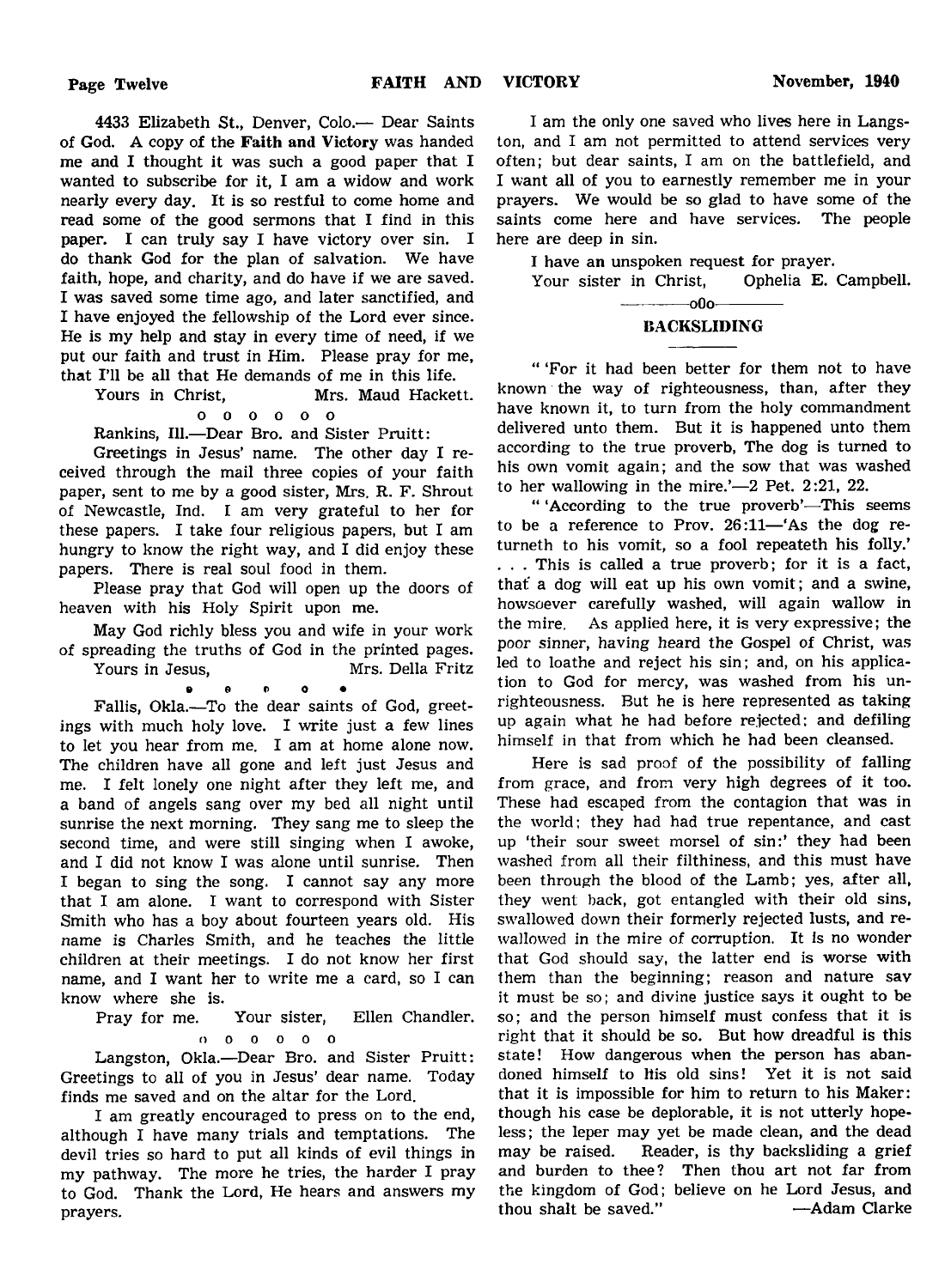# ARTICLES OF INTEREST ASSEMBLY MEETING

The "Triumphant Life" calendar for 1941, size  $6\frac{1}{4}$  by  $10\frac{1}{2}$  inches. A scripture verse at the beginning of every week. Beautiful colored picture. Fixed to hang up. Price post paid...................................\$ .15

Scripture Text Folders printed in full color, silver virko-typing, with envelopes and your name on each folder. 25 for ................................................... 1.00

Christmas Folders with envelopes and your personal imprint on each folder, but without scripture text. 50 f o r ...............................................................\$1.00

These are post paid to you. Send for circular telling all about these folders and others.

Christmas Text Post Cards, assorted, per doz. .15 Scripture Text Calendars for 1941. 30c each or 4 for ............................................................................... 1.00

Holman Bible for old folks. Large print and center references. Just the Bible for those whose eyes are growing dim. Size  $9\frac{1}{2}$  by  $6\frac{1}{2}$  inches. Weight 34 oz. A home Bible. Your aged father or mother would like this Bible. Price ............................... 3.00

Metal Tags for your car. Size  $3\frac{1}{2}$  by 10 inches. Blue tag with scripture in large white letters. Choice of two scriptures: "Christ came to save sinners" or "Christ died for our sins." Put a scripture tag on your car and advertise the mission of Jesus. Send one or more as a Christmas present. Bolts and nuts to fasten on car included. Each............................25

The "More Abundant Life" just being reprinted. A precious booklet of 32 pages...................................05

Send for our general catalog of 32 pages where you will find listed a large assortment of articles from which you can select your Christmas Gifts and other articles which you need.

You should order your Christmas goods early to avoid the congested transportation conditions existing before Christmas.

# $-000$  -**DRESS**

" 'For after this manner in the old time the holy women also, who trusted in God, adorned themselves, being in subjection unto their own husbands.'—1 Pet. 3:5.

" 'Who trusted in God'—The women who trust not in God, are fond of dress and frippery; those who trust in God, follow nature and common sense.

" 'Being in subjection unto their own husbands' It will rarely be found that women who are fond of dress, and extravagant in it, have any subjection to their husbands but what comes from mere necessity. Indeed, their dress, which they intend as an attractive to the eyes of others, is a sufficient proof that they have neither love nor respect for their own husbands. Let them who are concerned refute the charge." — Adam Clarke

We, the saints of Akron, will have our Assembly meeting Nov. 1-10. Spirit filled ministers are expected to be here to preach the word of God under the anointing of the Holy Spirit. The meeting will be run on the free-will offering plan as usual. All will be welcome. We are expecting a feast of good things from heaven.

May the dear Lord ever encourage you, is my prayer, Sister Jones.

"Work on, work on nor doubt, nor fear. From age to age this voice shall cheer: Whate'er may die or be forgot, Work done for God, it dieth NOT."

Roll of 5 Faith and Victory papers, one year....\$ 1.00

|  |  | 100 papers each month, one year 14.00 |  |
|--|--|---------------------------------------|--|



Order Lerson Picture Rolls and Cards for Primary Class from O. C. Porter, 402 S. Second St., Guthrie, Oklahoma. The Sunday School Lessons for the other classes are in the Faith and Victory paper.

# JESUS DECLARES HIS MISSION Sunday, November 3, 1940

Daily Readings and Meditations Oct. 28 to Nov. 2.

- M. Meditating on method. Luke 4:1, 2, 14.
- T. A magnificent mission. Luke 4:16-30.
- W. Good tidings to the poor Matt. 25:31-40.
- T. Release to the captives. Rom. 8:1-11.
- F. Healing the blind. Luke 18:35-43.
- S. Liberty for the bruised. Luke 5:12-16.

Printed Portion ..................................... Luke 4:16-30.

Luke 4:16. And he came to Nazareth, where he had been brought up: and, as his custom was he went into the synagogue on the sabbath day, and stood up for to read.

17. And there was delivered unto him the book of the prophet Esaias. And when he had opened the book, he found the place where it was written,

18. The Spirit of the Lord is upon me, because he hath anointed me to preach the gospel to the poor; he hath sent me to heal the broken-hearted, to preach deliverance to the captives, and recovering of sight to the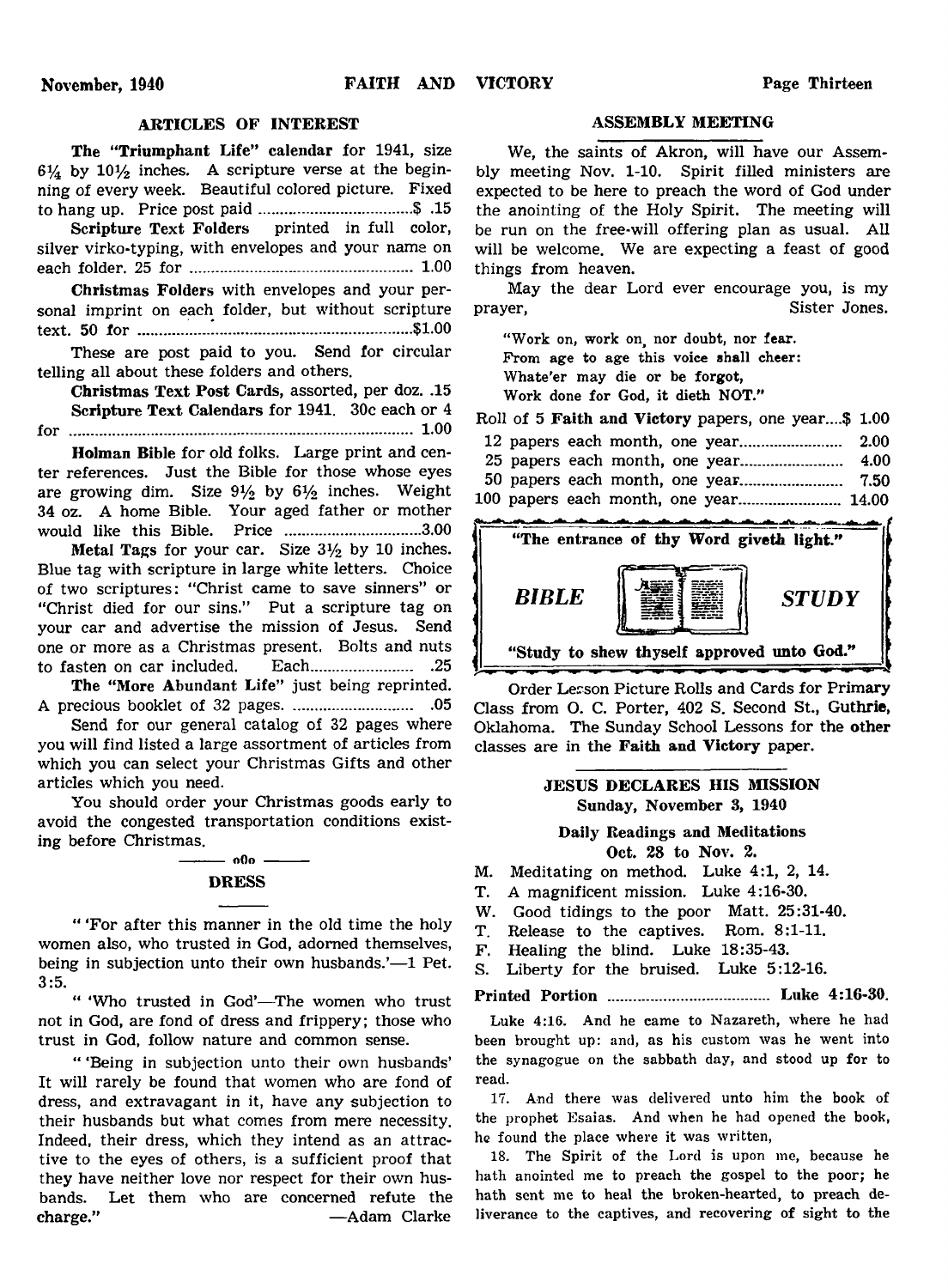blind, to set at liberty them that are bruised,

19. To preach the acceptable year of the Lord.

20. And he closed the book, and he gave it again to the minister, and sat dawn. And the eyes of all them that were in the synagogue were fastened on him.

21. And he began to say unto them, This day is this scripture fulfilled in your ears.

22. And all bare him witness, and wondered at the gracious words which proceeded out of his mouth. And they said, Is not this Joseph's son?

23. And he said unto them, Ye will surely say unto me this proverb, Physician, heal thyself: whatsoever we have heard done in Capernaum, do also here in thy country.

24. And he said, Verily I say unto you, No prophet is accepted in his own country.

25. But I tell you of a truth, many widows were in Israel in the days of Elias, when the heaven was shut up three years and six months, when great famine was throughout all the land;

26. But unto none of them was Elias sent, save unto Sarepta, a city of Sidon, unto a woman that was a widow.

27. And many lepers were in Israel in the time of Eliseus the prophet; and none of them was cleansed, saving Naaman the Syrian.

28. And all they in the synagogue, when they heard these things, were filled with wrath,

29. And rose up, and thrust him out of the city, and led him unto the brow of the hill whereupon their city was built, that they might cast him down headlong.

30. But he passing through the midst of them went his way.

Golden Text: "For the Son of man is come to seek and to save that which was lost." — Luke 19:10.

#### COMMENTS AND APPLICATION

Some things which it would be good to notice about our Pattern, Jesus Christ, are: 1. He returned after his battle with Satan "in the power of the Spirit;" 2. It was his custom to attend services at the house of God; 3. He had a knowledge of the word of God; and 4. He did not shrink from declaring his mission in order to avoid the criticism of his friends and acquaintances which he knew he would receive.

Man was created in the image of God in purity and holiness, and was crowned with glory and honor; but through disobedience to God, they had been reduced to a state of poverty, captivity, blindness, and oppression. Jesus is the only one who is able to change these conditions. People are prone to think in terms of the things of this world, but Jesus looks at the heart and judges us by what he sees there. To the Laodicean church, he said, "Thou sayest, I am rich and increased with goods, and have need of nothing: and knowest not that thou art wretched, and miserable, and poor, and blind, and naked."

"Preach the gospel to the poor" — He came to bring good tidings to those who realize their spiritual poverty.

"Heal the brokenhearted,"—"The Lord is nigh unto them that are of a broken heart; and saveth such as be of a contrite spirit." He will heal those whose hearts are broken because of a sense of their sinful condition.

" Preach deliverance to the captives"— " He that committeth sin is the servant of sin" (John 8:34). " For of whom a man is overcome, of the same is he brought into bondage." (2 Pet. 2:19). "Know ye not, that to whom ye yield yourselves servants to obey, his servants ye are to whom ye obey; whether of sin unto death or of obedience unto righteousness?" (Rom. 7:16). Jesus came to sot people free from the bondage of sin—" Save his people FROM their sins."

" Recovering of sight to the blind"—The spiritual eyes of those whose hearts are full of sin are blind to the things of God." Jesus said, "Except a man be born again, he can not see the kingdom of God." "In whom the god of this world hath blinded the minds of them which believe not, lest the light of the glorious gospel of Christ, who is the image of God, should shine unto them."

"The acceptable year of the Lord"-"Now is the day of salvation." 2 Cor. 6:2.

The people "wondered at the gracious words," which would have meant their salvation had they believed; but their familiarity with the person of Christ caused them to harden their hearts and they refused to see his divinity (with which they were not acquainted).

-------- nOo--------

# THE GOLDEN RULE

#### (Armistice Sunday)

# Sunday November 10, 1940

#### Daily Readings and Meditations

Nov. 4 to Nov. 9.

- M. Design for living. Luke 6:20-26.
- T. Non-resistance. Luke 6:27-30.
- W. Ministering love. Luke 6:31-35.
- T. Mercy's reward. Luke 6:36-38.
- F. Motes and beams. Luke 6:39-42.
- S. Roots and fruits. Luke 6:43-45.

#### Printed Portion .......................................Luke 6:27-38.

Luke 6:27. But I say unto you which hear, Love your enemies, do good to them which hate you,

28. Bless them that curse you, and pray for them which despitefully use you.

29. And unto him that smiteth thee on the one cheek offer also the other; and him that taketh away thy cloke forbid not to take thy coat also.

30. Give to every man that asketh of thee; and of him that taketh away thy goods ask them not again.

31. And as ye would that men should do to you, do ye also to them likewise.

32. For if ye love them which love you, what thank have ye? for sinners also love those that love them.

33. And if ye do good to them which do good to you,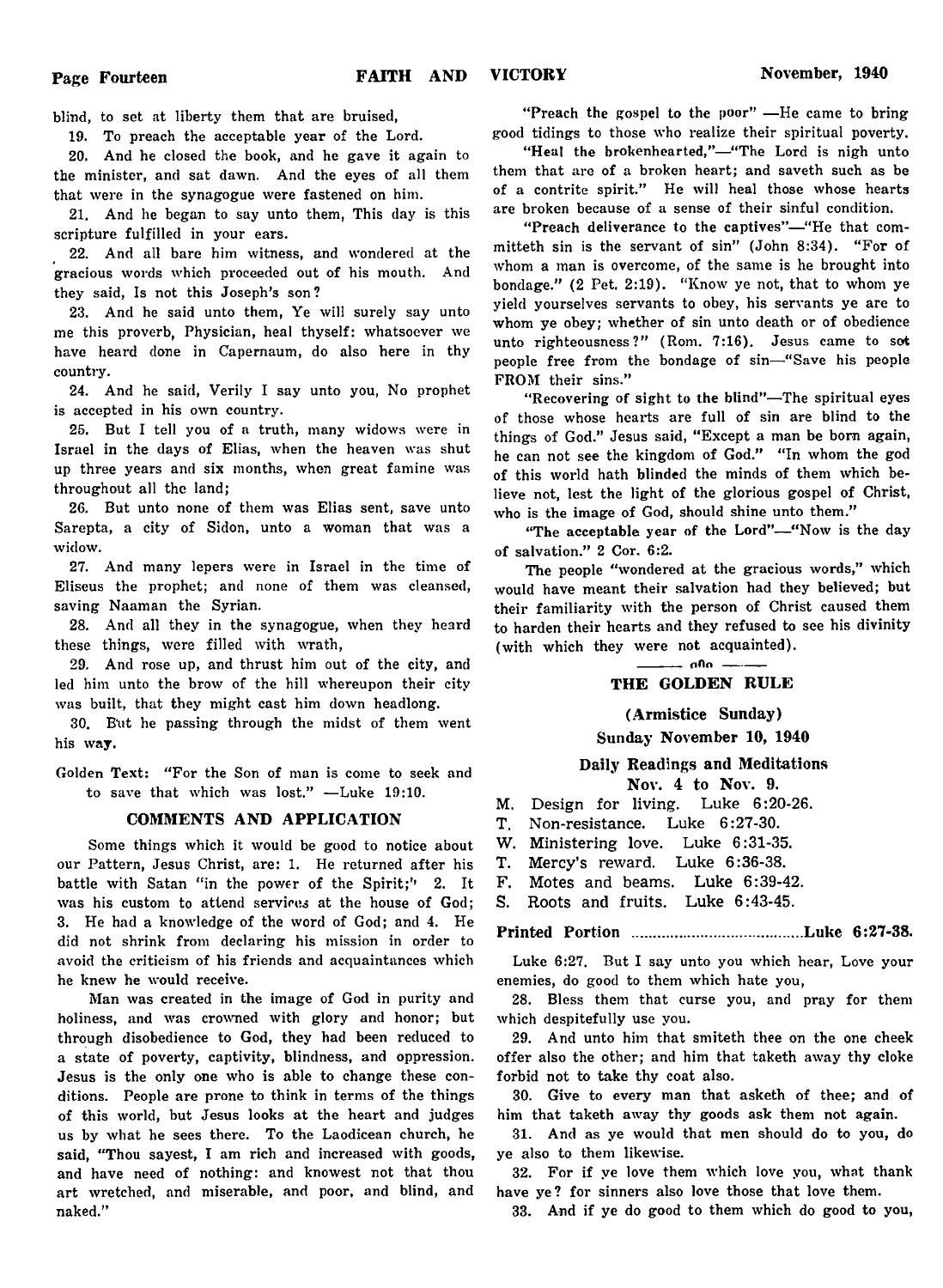what thank have ye? for sinners also do even the same.

34. And if ye lend to them of whom ye hope to receive, what thank have ye? for sinners also lend to sinners, to receive as much again.

35. But love ye your enemies, and do good, and lend, hoping for nothing again; and your reward shall be great, and ye shall be the children of the Highest: for he is kind unto the unthankful and to the evil.

36. Be ye therefore merciful, as your Father also is merciful.

37. Judge not, and ye shall not be judged: condemn not, and ye shall not be condemned: forgive, and ye shall be forgiven:

38. Give, and it shall be given unto you; good measure, pressed down, and shaken together, and running over, shall men give into your bosom. For with the same measure that ye mete withal it shall be measured to you again.

Golden Text: "As ye would that men should do to to you, do ye also to them likewise." Luke 6:31.

#### COMMENTS AND APPLICATION

It surely is not part of the carnal human nature to return good for evil from the heart. If it is done at all, it is done as a duty and not through love. It isn't so hard for a self-righteous person to refrain from rendering evil for evil; but divine love in the heart will enable one to repay hatered, curses, and abuses with good deeds, blessings, and prayers. Divine love suffers long and is kind. (Read 1 Cor 13.). Divine love caused Jesus to give his life for the salvation of sinners (his enemies). For those who crucified him, he prayed: "Father, forgive them, for they know not what they do." Divine love caused Stephen to pray for those who were showing extreme hatred toward him and stoning him to death: "Lord, lay not this sin to their charge." "If any man hath not the spirit of Christ he is none of his."

Let us be sure that we possess His Spirit and keep his commandments, if we claim the name of Christian. If you find that you cannot keep the "hard feelings" toward others out of your heart and mind, remember that the word says, "In yourselves ye are nothing;" and seek earnestly for help from above. Do not return blow for blow, neither in word or deed.

The Golden Rule is: " As ye would that men should do to you, do ye also to them likewise." You would not want others to give you something that would not be for your good even though you asked for it; therefore the directions which Jesus gave concerning lending and giving do not mean for you to lend cr give anything which you have in your possession to the one who may ask for it, regardless of the use which he intends to make of it. One needs not give to others to satisfy their carnal greed or lusts. Do not give whiskey to the one who asks for it, or loan anything which you know will be used in an ungodly way. The Lord does not give us

everything which we ask of Him because He sees that some things are not for our good. He expects us to follow His example in all things.

-- o Oo --

# JESUS' CONCERN FOR LIFE AND HEALTH Sunday, November 17, 1940

#### Daily Readings and Meditations

#### Nov. 11 to Nov. 16.

M. The answer of faith. Luke 7:2-10.

T. Restoring the dead to life. Luke 7:11-17.

W. Saved by faith. Luke 7:36-50.

T. The deeper healing Mark 2:1-12.

F. The prodigal repents. Luke 15:11-24.

S. The abundant life. John 10:7-10.

Printed Portion ...........................................Luke 7:2-15

Lk. 7:2. And a certain centurion's servant, who was dear unto him, was sick, and ready to die.

3. And when he heard of Jesus, he sent unto him the elders of the Jews, beseeching him that he would come and heal his servant.

4. And when they came to Jesus, they besought him instantly, saying, That he was worthy for whom he should do this:

5. For he loveth our nation, and he hath built us a synagogue.

6. Then Jesus went with them. And when he was now not far from the house, the centurion sent friends to him, saying unto him, Lord, trouble not thyself: for I am not worthy that thou shouldest enter under my roof.

7. Wherefore neither thought I myself worthy to come unto thee: but say in a word, and my servant shall be healed.

8. For I also am a man set under authority, having under me soldiers, and I say unto one, Go, and he goeth; and to another, Come, and he cometh; and to my servant, Do this, and he doeth it.

9. When Jesus heard these things, he marvelled at him, and turned him about, and said unto the people that followed him, I say unto you, I have not found so great faith, no, not in Israel.

10. And they that were sent, returning to the house, found the servant whole that had been sick.

11. And it came to pass the day after, that he went into a city called Nain; and many of his disciples with him, and much people.

12. Now when he came nigh to the gate of the city, behold, there was a dead man carried out, the only son of his mother, and she was a widow: and much people of the city was with her.

13. And when the Lord saw her, he hid compassion on her, and said unto her, Weep not.

14. And he came and touched the bier: and they that bare him stood still. And he said, Young man, I say unto thee, Arise.

15. And he that was dead sat up, and began to speak. And he delivered him to his mother.